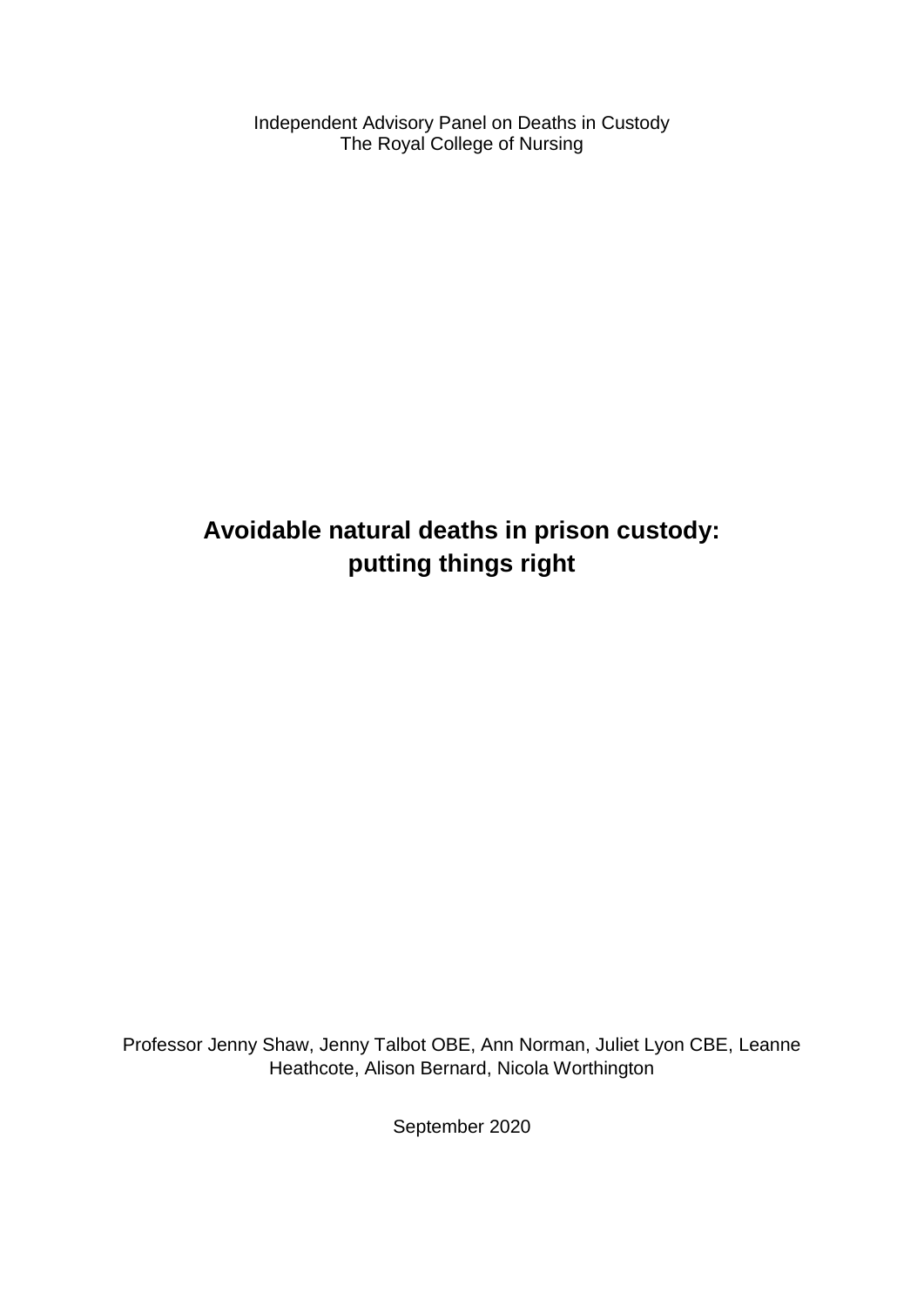### **About the Independent Advisory Panel on Deaths in Custody**

The Ministerial Council on Deaths in Custody formally commenced operation on 1 April 2009 and is jointly sponsored by the Ministry of Justice, the Department of Health and Social Care and the Home Office. The Council consists of three tiers:

- Ministerial Board on Deaths in Custody
- Independent Advisory Panel (IAP)
- Practitioner and Stakeholder Group

The remit of the IAP (and overall of the Council) covers deaths, natural and self-inflicted, which occur in prisons, in or following police custody, immigration detention, the deaths of residents of approved premises and the deaths of those detained under the Mental Health Act (MHA) in hospital. The principles and lessons learned as part of this work also apply to the deaths of those detained under the Mental Capacity Act in hospital.

The role of the IAP, a non-departmental public body, is to provide independent advice and expertise to Ministers, senior officials and the Ministerial Board. It provides guidance on policy and best practice across sectors and makes recommendations to Ministers and operational services. It assists Ministers to meet their human rights obligations to protect life. The IAP's aim is to bring about a continuing and sustained reduction in the number and rate of deaths in all forms of state custody in England and Wales.

Juliet Lyon CBE chairs the IAP. Further information on the IAP can be found on its website: [https://www.iapondeathsincustody.org/.](https://www.iapondeathsincustody.org/) For more information on this paper – or on the IAP more generally - please contact: Piers Barber, Head of Secretariat [\(Piers.barber1@justice.gov.uk\)](mailto:Piers.barber1@justice.gov.uk).

#### **About the Royal College of Nursing**

The Royal College of Nursing (RCN) is the world's largest nursing union and professional body. It represents more than 450,000 nurses, student nurses, midwives and nursing support workers in the UK and internationally. It is both a professional body, carrying out work on nursing standards, education and practice, and a trade union.

The RCN's members work in a range of health care specialties and settings in the NHS and independent sectors. It also has members based overseas, and members who are retired. Around 35,000 nursing students are members.

The RCN is governed by an elected Council of 17 members, chaired by Sue Warner, which delegates the running and management of the organisation to our Chief Executive & General Secretary, Donna Kinnair. Its President, Anne Marie Rafferty, is a member of RCN Council.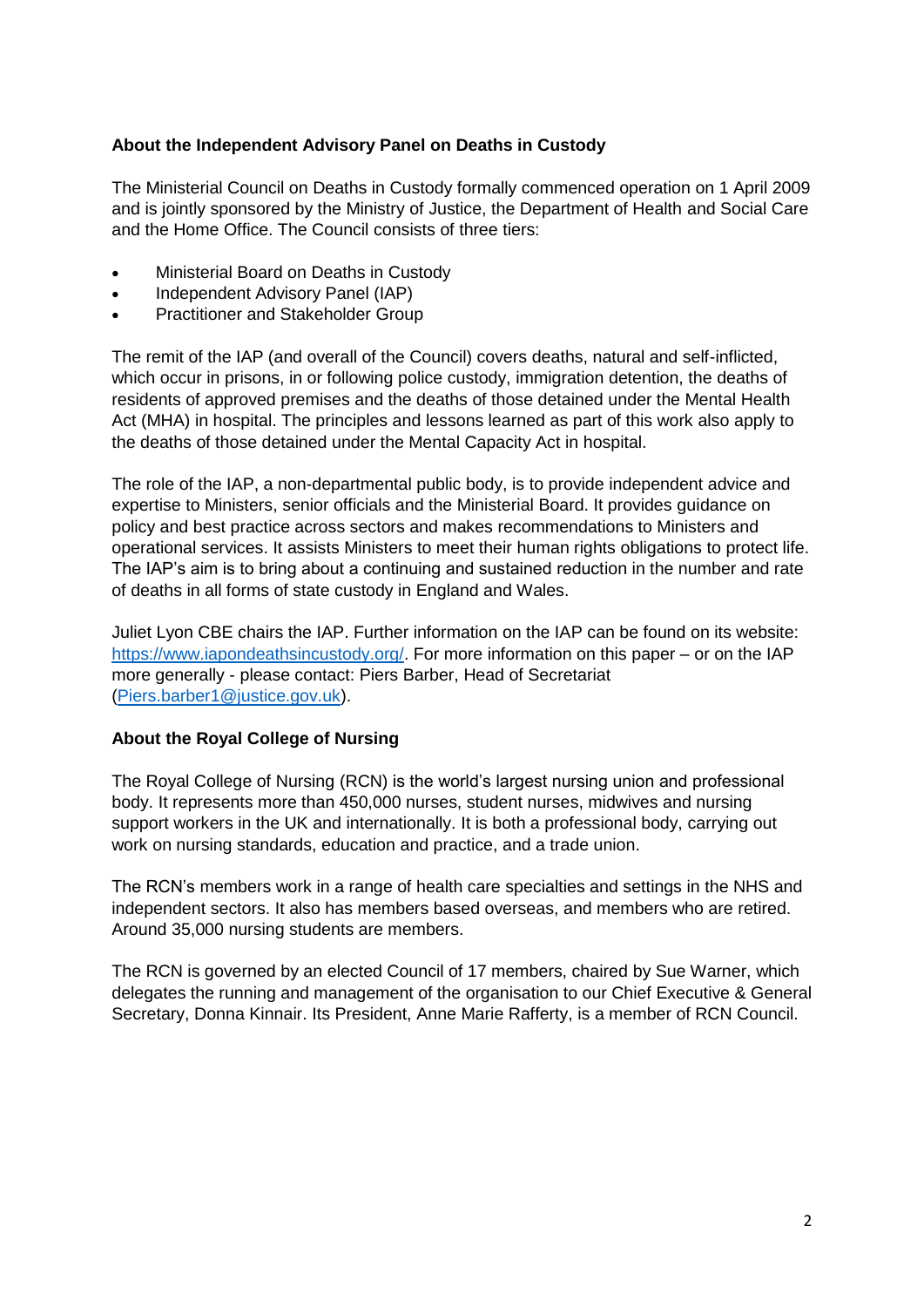### **Executive summary**

This briefing paper presents the conclusions of an initiative by the Independent Advisory Panel on Deaths in Custody (IAP) and the Royal College of Nursing (RCN) to identify how natural deaths in prison might be prevented, where possible, and end of life care managed with dignity and compassion. These findings are especially relevant as prisons and prison healthcare enter recovery from, and assess the impact of, the immense challenges of the COVID-19 pandemic.

Drawing together insights from an extensive expert roundtable, prisoner consultation and wider research, the analysis in this paper covers primary care and chronic disease management, care of older prisoners, dementia care, social care provision, compassionate release, palliative care, culture, workforce and training.

The IAP and RCN make 15 recommendations, detailed in full from page 19 and grouped into the following categories:

- Improve join-up and information sharing across services and departments
- Implement improvements to primary and secondary care
- Take steps to improve provision and care for specific vulnerable groups
- Improve end of life care across the prison estate
- Enhance the profile of prison healthcare as a career
- Improve learning and investigations

The IAP and RCN recognise the cross-department and agency nature of prison health partnership working, and how this brings both opportunity and challenge. The IAP and RCN will continue to support the delivery, and monitor the implementation of, recommendations made in this report in collaboration with roundtable contributors, other partners, and department and agency leads.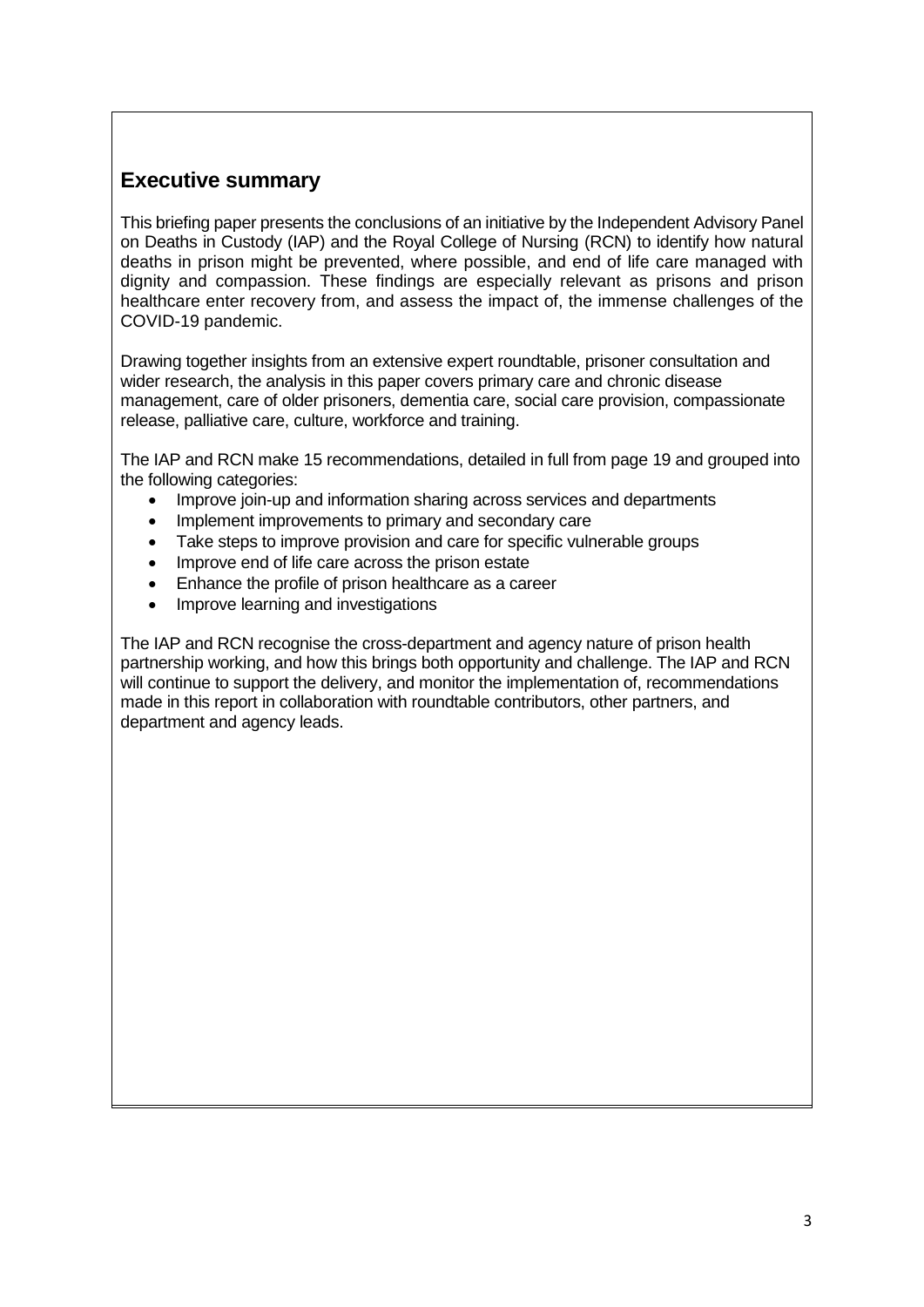# **Introduction and background**

1. **The number of natural (i.e. not self-inflicted or homicide) deaths in prison has risen rapidly.** In ten years, numbers have increased from 103 in the year up to June 2009 to 165 in the year up to June 2019, with a high of 195 in the year up to June  $2017<sup>1</sup>$  Deaths in the 2020 calendar year could be the highest yet, partly due to the challenges presented by the COVID-19 pandemic. Questions arise: are any of these deaths, classified as natural, avoidable? And, if so, what can be done to prevent or reduce natural deaths in custody?

|               | June | June | June | June | June | June | June | June | June | June | June |
|---------------|------|------|------|------|------|------|------|------|------|------|------|
|               | 2009 |      | 2011 | 2012 | 2013 | 2014 | 2015 | 2016 | 2017 | 2018 | 2019 |
| <b>Male</b>   | 100  | 110  | 16   | 131  | 113  | 125  | 146  | 187  | 189  | 170  | 160  |
| <b>Female</b> | ີ    |      | Δ    | っ    | 5    |      |      | 3    | 6    | 6    | 5    |
| <b>Both</b>   | 103  | 114  | 120  | 133  | 118  | 132  | 150  | 190  | 195  | 176  | 165  |

*Table 1: Annual prisoner 'natural deaths'<sup>2</sup>*

| Table 2: Natural deaths and rates per 1000 prisoners for males and females <sup>3</sup> |  |  |
|-----------------------------------------------------------------------------------------|--|--|
|                                                                                         |  |  |

| , as is that is in the contract of the contract of the contract of the contract is the contract of the contract |     |                                                                            |     |     |     |     |                  |     |     |               |      |
|-----------------------------------------------------------------------------------------------------------------|-----|----------------------------------------------------------------------------|-----|-----|-----|-----|------------------|-----|-----|---------------|------|
|                                                                                                                 |     | June   June   June   June   June   June   June   June   June   June   June |     |     |     |     |                  |     |     |               |      |
|                                                                                                                 |     | 2009   2010   2011   2012   2013   2014   2015   2016   2017   2018   2019 |     |     |     |     |                  |     |     |               |      |
| <b>Male</b>                                                                                                     | 1.3 | 1.4                                                                        | 1.4 | 1.6 | 1.4 | 1.5 | 1.8              | 2.3 | 2.3 | $2.1$ $\perp$ | -2.0 |
| <b>Female</b>                                                                                                   | 0.7 | 0.9                                                                        | 1.0 | 0.5 | 1.3 | 1.8 | 1.0 <sub>1</sub> | 0.8 | 1.5 | 1.5           | 1.3  |
| <b>Both</b>                                                                                                     | 1.2 | 1.3                                                                        | 1.4 | 1.5 | 1.4 | 1.6 | 1.8              | 2.2 | 2.3 | 2.1           | 2.0  |

- 2. 'Natural cause deaths' are defined by HM Prison and Probation Service (HMPPS) as including *"any death of a person as a result of a naturally occurring disease process". 4*
- 3. **Even though the death may be classed as naturally occurring, investigations by the Prisons and Probation Ombudsman (PPO) and Coroners have revealed that, in some cases, these deaths could have been prevented.** The charity INQUEST has called these types of deaths *"'far from natural"* arguing that they are often premature and avoidable deaths as they stem from a lapse in care.<sup>5</sup>
- 4. The PPO also categorises 'other non-natural' deaths, in which illicit drugs were thought to be a contributory factor. By 2019 the total 'natural and other natural' deaths per year increased to 231, more than double the 2009 figure. According to the PPO, the leading

<sup>4</sup> Ministry of Justice. Guide to Safety in Custody Statistics: Statistics bulletin. Available from: [https://assets.publishing.service.gov.uk/government/uploads/system/uploads/attachment\\_data/file/84](https://assets.publishing.service.gov.uk/government/uploads/system/uploads/attachment_data/file/843122/safety-custody-statistics-guide-october-2019.pdf) [3122/safety-custody-statistics-guide-october-2019.pdf](https://assets.publishing.service.gov.uk/government/uploads/system/uploads/attachment_data/file/843122/safety-custody-statistics-guide-october-2019.pdf) [Accessed 24 September 2020].

**<sup>.</sup>** <sup>1</sup> Ministry of Justice. Safety in Custody Statistics. Available from:

<https://www.gov.uk/government/statistics/safety-in-custody-quarterly-update-to-june-2019> [Accessed 11 June 2020]. The number of natural deaths in the 12 months to June 2020 is 179, see [https://assets.publishing.service.gov.uk/government/uploads/system/uploads/attachment\\_data/file/90](https://assets.publishing.service.gov.uk/government/uploads/system/uploads/attachment_data/file/905064/safety-in-custody-q1-2020.pdf) [5064/safety-in-custody-q1-2020.pdf](https://assets.publishing.service.gov.uk/government/uploads/system/uploads/attachment_data/file/905064/safety-in-custody-q1-2020.pdf) [Accessed 24 September 2020].

<sup>2</sup> *Ibid.* 3 *Ibid.*

<sup>5</sup> INQUEST. INQUEST responds to 'disturbing' statistics on deaths of people in prison and after release. Available from: [https://www.inquest.org.uk/moj-stats-oct2019.](https://www.inquest.org.uk/moj-stats-oct2019) [Accessed 3 February 2020].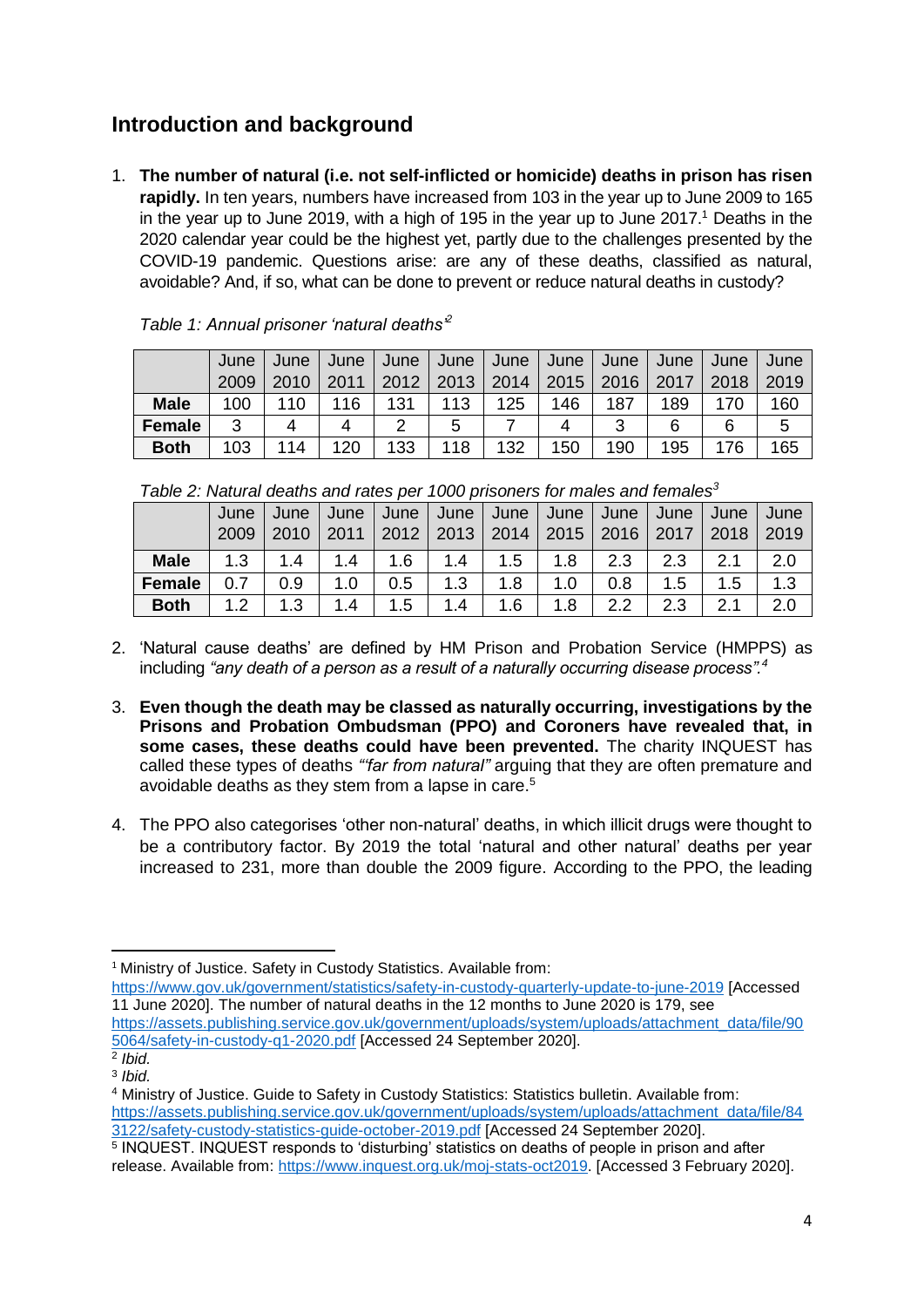cause of natural death in prison is disease of the circulatory system (43%) followed by neoplasms (cancer) (32%).<sup>6</sup>

- 5. **The prison population is getting older**. As of April 2020, there were around 13,700 prisoners over the age of 50 in England and Wales, compared to around 4,800 in 2002.<sup>7</sup> This is partly due to a shift towards longer custodial sentences and an increase in the imprisonment of individuals for historic sex offences. Future changes to sentence lengths, including the proposed increases to the number of offences eligible for life tariffs suggested as part of the new White Paper on sentencing, will have further implications on the age profile and health needs of the prison population.
- 6. Recognising this, the Justice Select Committee this year relaunched an inquiry into the ageing prison population to establish the specific needs of older prisoners and to make clear recommendations on how they might be cared for. This inquiry reported in July 2020.<sup>8</sup>
- 7. **However, the high number of natural deaths in prison is not just a reflection of an ageing prison population.** PPO investigations show that 39% of such deaths were of people aged between 35 and 54. The average age of someone dying in custody is just 56 years-old, a significant contrast to almost 81 in the general population.<sup>9</sup>

| <b>Age Group</b>  | <b>Natural Cause Deaths</b> | <b>Percentage of total</b> |
|-------------------|-----------------------------|----------------------------|
| 15-24 years       |                             | 2%                         |
| 25-34 years       | 19                          | 5%                         |
| 35-44 years       | 63                          | 16%                        |
| 45-54 years       | 92                          | 23%                        |
| 55-64 years       | 93                          | 23%                        |
| 65-74 years       | 97                          | 24%                        |
| 75-84 years       | 28                          | 7%                         |
| 85 years and over | 3                           | 1%                         |

*Table 2: Percentage of prisoner natural cause deaths by age group, England and Wales. 10*

8. The increase in natural deaths in custody in the last decade and the spread of deaths across a range of age groups challenges a common assumption that natural deaths only occur in people over 60 years of age and that deaths among this group are to be expected. Instead, evidence suggests that many of these deaths are preventable.

**<sup>.</sup>** <sup>6</sup> Prisons and Probation Ombudsman. Learning from PPO investigations: Natural cause deaths in prison custody 2007-2010. Available from:

[http://www.ppo.gov.uk/app/uploads/2014/07/learning\\_from\\_ppo\\_investigations](http://www.ppo.gov.uk/app/uploads/2014/07/learning_from_ppo_investigations-natural_cause_deaths_in_prison_custody.pdf)[natural\\_cause\\_deaths\\_in\\_prison\\_custody.pdf](http://www.ppo.gov.uk/app/uploads/2014/07/learning_from_ppo_investigations-natural_cause_deaths_in_prison_custody.pdf) [Accessed 3 February 2020].

<sup>7</sup> Ministry of Justice. Offender Management Statistics. Available from:

[https://www.gov.uk/government/statistics/offender-management-statistics-quarterly-january-to-march-](https://www.gov.uk/government/statistics/offender-management-statistics-quarterly-january-to-march-2020--2)[2020--2.](https://www.gov.uk/government/statistics/offender-management-statistics-quarterly-january-to-march-2020--2) [Accessed 24 September 2020].

<sup>8</sup> House of Commons Justice Committee. Ageing prison population, Fifth Report of Session 2019–21. Available from:<https://committees.parliament.uk/publications/2149/documents/19996/default/> [Accessed 24th August 2020].

<sup>9</sup> IAP-RCN roundtable: can we prevent natural deaths in prison?. 18 November 2019; Prisons and Probation Ombudsman. Learning from PPO investigations: Natural cause deaths in prison custody 2007-2010. Available from:

[http://www.ppo.gov.uk/app/uploads/2014/07/learning\\_from\\_ppo\\_investigations](http://www.ppo.gov.uk/app/uploads/2014/07/learning_from_ppo_investigations-natural_cause_deaths_in_prison_custody.pdf)[natural\\_cause\\_deaths\\_in\\_prison\\_custody.pdf](http://www.ppo.gov.uk/app/uploads/2014/07/learning_from_ppo_investigations-natural_cause_deaths_in_prison_custody.pdf) [Accessed 3 February 2020].

<sup>10</sup> *Ibid.*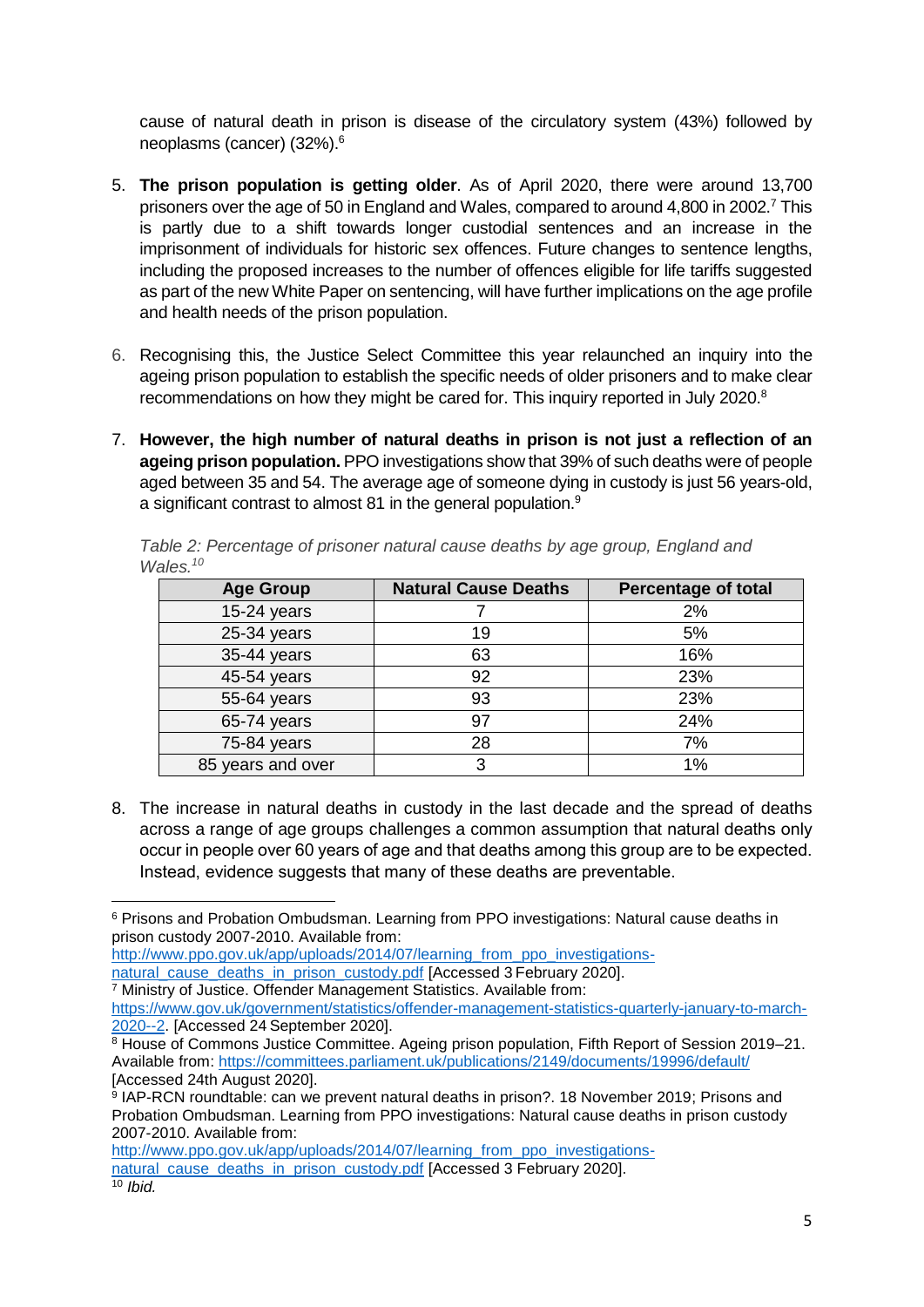- 9. A key issue concerns **prisoner healthcare**, with the quality of care received closely dependent on age and sentence length. The PPO have found that care is particularly poor for the youngest age groups (15-34 years), with just over half receiving equivalent care compared to that received in the community. It found that 71% of people with physical health conditions who had been in custody for ten years or more had care plans in place, compared with 58% of people who had been in custody for less than twelve months. Overall, only 36% of prisoners received a proper and timely investigation of their symptoms.
- 10. While the number and proportion of 'natural' deaths that occur in prison is no higher for women than for men, there are different **issues specific to women** and research from the male estate cannot simply be applied to the women's estate. To take just one example: the incidence of cervical cancer is higher for women in prison than for women in the community and they are less likely to have had cervical screening. Guiding principles and standards are set out in 'Gender Specific Standards to Improve Health and Wellbeing for Women in Prison in England'. <sup>11</sup> These should be followed.
- 11. There is not a disproportionally higher number of natural deaths occurring within the **Black and minority ethnic (BAME) population** in prisons, though specific consideration must be given to the characteristics and needs of this particular group. BAME groups are disadvantaged in their access to healthcare within prisons. The Lammy Review found that BAME individuals experience differential treatment compared to their peers across the prison estate and that BAME men and women report poorer relationships with prison staff.<sup>12</sup> Prisoners from BAME groups are less likely to report ill health and access services and support, because of distrust of services among BAME individuals and a culture of disbelief from healthcare professionals which has sometimes resulted in missed opportunities to identify instances of ill health.<sup>13</sup>

Recommendation: Conduct an in-depth review of the characteristics of natural deaths in **women, BAME individuals** and others with protected characteristics and make specific amendments where appropriate.

#### Towards sustainable solutions

<sup>12.</sup> This paper presents the conclusions of an initiative by the Independent Advisory Panel on Deaths in Custody (IAP) and the Royal College of Nursing (RCN) to identify **how such** 

**<sup>.</sup>** <sup>11</sup> Public Health England, Gender Specific Standards to Improve Health and Wellbeing for Women in Prison in England. Available from:

[https://assets.publishing.service.gov.uk/government/uploads/system/uploads/attachment\\_data/file/68](https://assets.publishing.service.gov.uk/government/uploads/system/uploads/attachment_data/file/687146/Gender_specific_standards_for_women_in_prison_to_improve_health_and_wellbeing.pdf) [7146/Gender\\_specific\\_standards\\_for\\_women\\_in\\_prison\\_to\\_improve\\_health\\_and\\_wellbeing.pdf](https://assets.publishing.service.gov.uk/government/uploads/system/uploads/attachment_data/file/687146/Gender_specific_standards_for_women_in_prison_to_improve_health_and_wellbeing.pdf) [Accessed 24 August 2020].

<sup>&</sup>lt;sup>12</sup> Ministry of Justice, The Lammy Review: An independent review into the treatment of, and outcomes for, Black, Asian and Minority Ethnic individuals in the Criminal Justice System. 2017. Available from: [https://assets.publishing.service.gov.uk/government/uploads/system/uploads/attachment\\_data/file/64](https://assets.publishing.service.gov.uk/government/uploads/system/uploads/attachment_data/file/643001/lammy-review-final-report.pdf) [3001/lammy-review-final-report.pdf](https://assets.publishing.service.gov.uk/government/uploads/system/uploads/attachment_data/file/643001/lammy-review-final-report.pdf) [Accessed 7 July 2020]; Ministry of Justice. Black, Asian and

Minority Ethnic disproportionality in the Criminal Justice System in England and Wales (2016). Available at: [https://www.gov.uk/government/publications/black-asian-and-minority-](https://www.gov.uk/government/publications/black-asian-and-minority-ethnicdisproportionality-in-the-criminal-justice-system-in-england-and-wales)

[ethnicdisproportionality-in-the-criminal-justice-system-in-england-and-wales](https://www.gov.uk/government/publications/black-asian-and-minority-ethnicdisproportionality-in-the-criminal-justice-system-in-england-and-wales) [Accessed 7 July 2020] <sup>13</sup> Edgar, K. and Tsintsadze, K. Prison Reform Trust, Zahid Mubarek Trust, Tackling Discrimination in Prison: still not a fair response. 2017. Available at:

<http://www.prisonreformtrust.org.uk/Portals/0/Documents/Tackling%20discrimination.pdf> [Accessed 7 July 2020].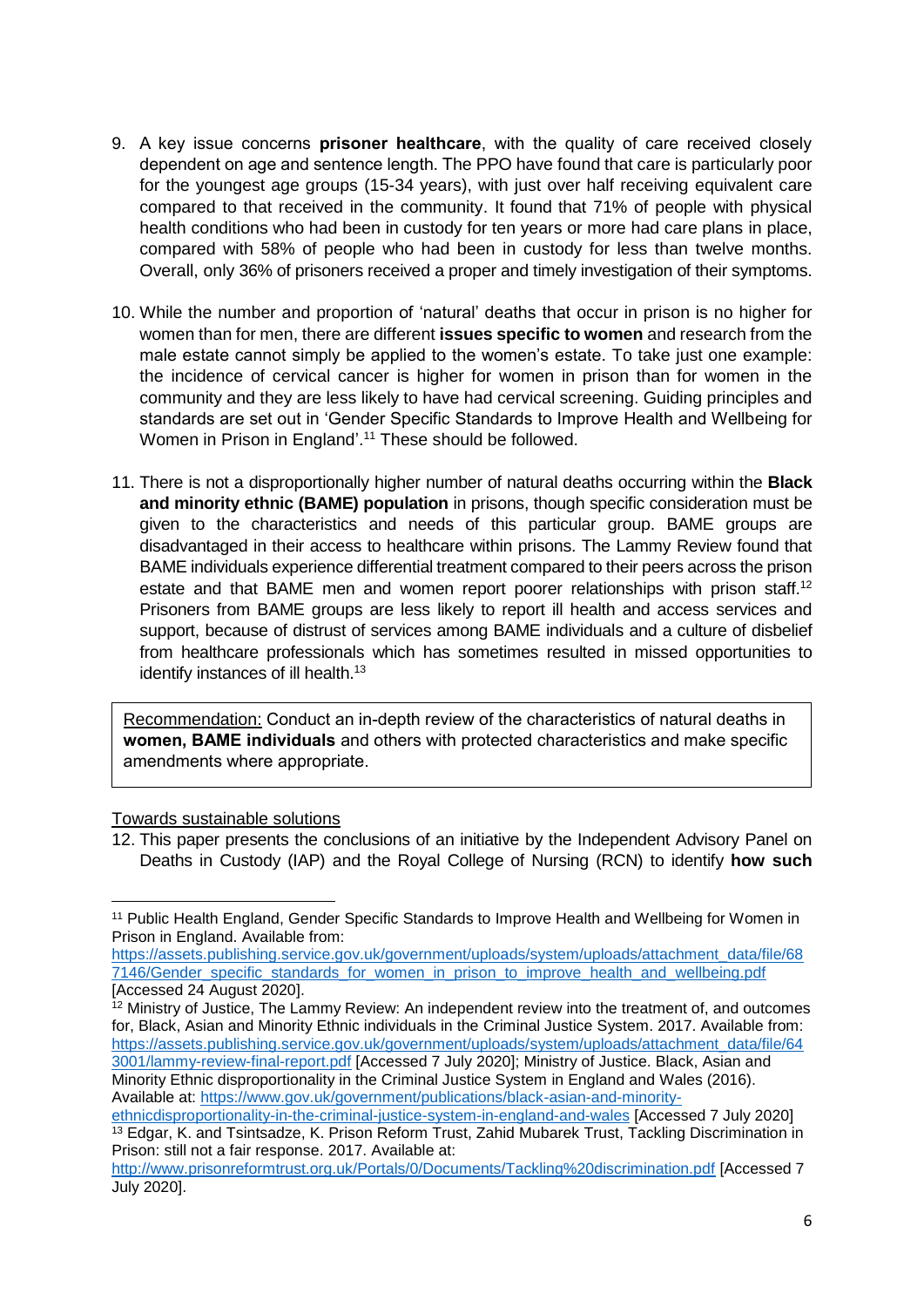**natural' deaths might be prevented, where possible, and end of life care managed with dignity and compassion.** These findings are especially relevant as prisons and prison healthcare confront the impact of the COVID-19 pandemic.

- 13. To reach conclusions on how natural deaths can be reduced and end of life care improved, the IAP and RCN:
	- a) convened a roundtable event to examine the scope for preventing natural (non selfinflicted or homicide) deaths in custody;
	- b) invited views from those in prison on how to prevent or reduce natural deaths in custody via a request in *Inside Time*, the national newspaper for prisoners and detainees (correspondence was received under confidential access); and
	- c) incorporated findings and other material, including investigations by the Prisons and Probation Ombudsman, casework by the charity INQUEST, and expert evidence, including from the IAP, given to the Health and Social Care select committee's inquiry into prison health in 2018.
- 14. The joint IAP and RCN roundtable, convened on 18 November 2019, brought together experts in the field – including academics, inspectors and regulators, and healthcare professionals (see Appendix) – with subsequent roundtable discussions to suggest solutions and interventions to prevent such deaths. Delegates were asked to consider particular themes related to the prevention, or reduction, of deaths in custody:
	- a. Models of Primary Care & Chronic Disease Management
	- b. Social Care & Older Prisoners

1

- c. Palliative Care & Compassionate Release
- d. Models of Primary Care & Chronic Disease Management
- 15. In line with the IAP's guiding principle to consult people in custody and their families wherever possible, in November 2019 Juliet Lyon, Chair of the IAP, wrote about the issue in *Inside Time* and invited responses to the question: 'how can we prevent or reduce natural deaths in custody?'.<sup>14</sup> Concerns were raised about poor mental and physical health and vulnerability. The impact of the prison environment itself was criticised:

*'For most prisoners the combination of poor diet, psychological stress and inactivity results in their leaving prison in a dangerously degraded physical and mental condition'.*

*'If we are unable to walk to healthcare we can be neglected… Often prisoners with serious medical needs have to rely* on other inmates for *things like diabetes injections.'*

16. Some respondents gave examples of good care. One man wrote:

*'Please don't get misled by tales of the many failures of care you will receive from this side of the wire. My experience is that the intense observation, necessary to maintain prison security, saves lives, albeit with a 'piss-poor' bedside manner. I have known several fellow inmates with chronic medical conditions including cancer that were first observed within prison. Some have died but far more have been successfully treated. I have known people who were found dead in their cells, but far more people whose lives have been saved by staff trained to apply CPR.'*

17. Combined, the initiative has produced 15 clear recommendations summarised in the conclusion to this document.

<sup>14</sup> Juliet Lyon CBE. Can we prevent natural deaths in prison? *Inside Time*, November 2019. Available from: <https://insidetime.org/can-we-prevent-natural-deaths-in-prison/> [accessed 24 September 2020].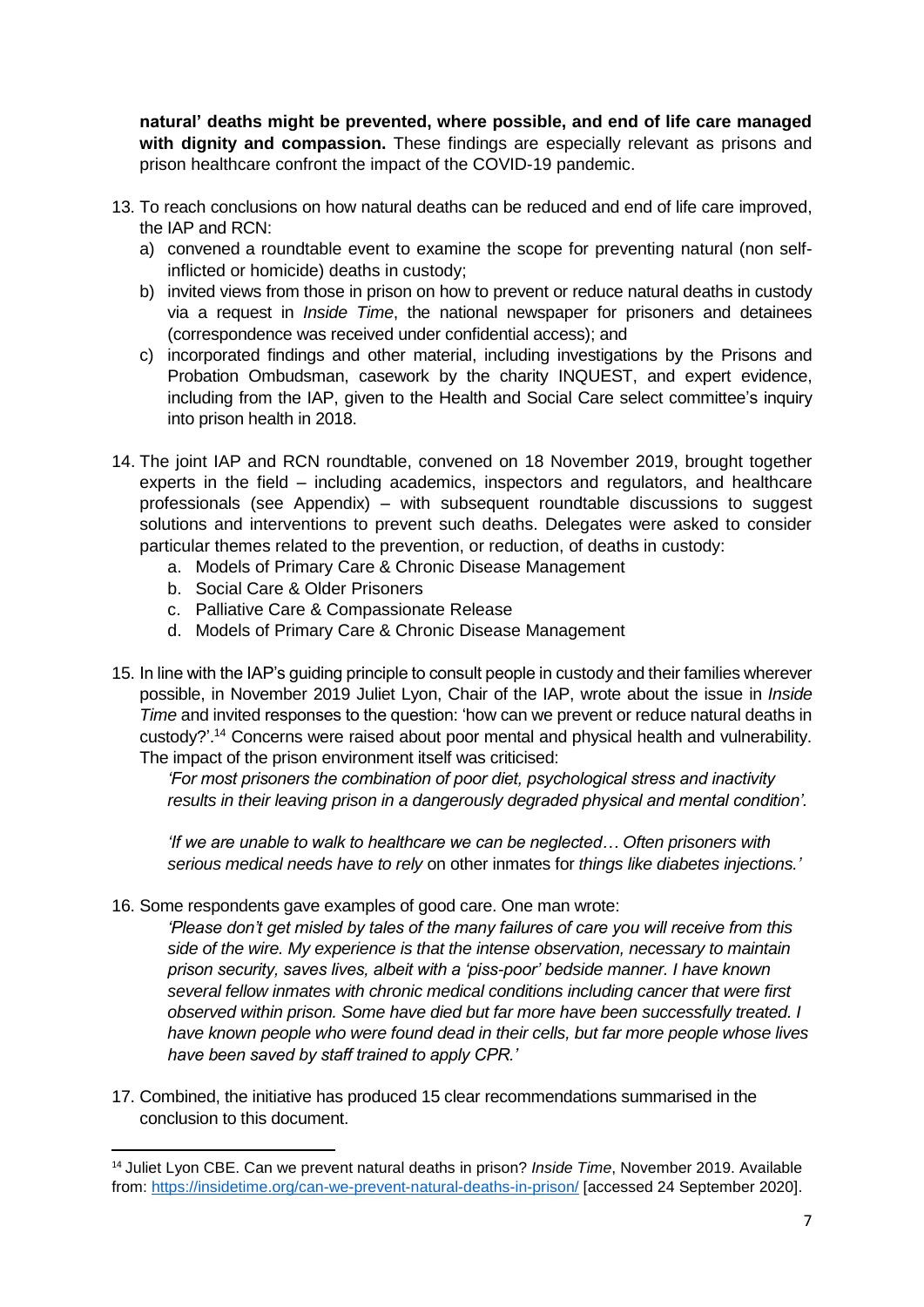### **Primary Care and Chronic Disease Management**

- 18. While there is clear evidence of some good practice across the prison estate, the Health and Social Care Committee inquiry into prison healthcare found a number of failings in the quality of care provided by NHS England to prisoners in primary care and secondary care, including:
	- a. a failure to recognise severity of illness and/or deteriorating conditions:
	- b. poor interdisciplinary working between doctors, nurses and pharmacists;
	- c. poor attention and adherence to NICE guidelines;
	- d. discharges to prison with insufficient instructions for effective and safe continuity of care; and
	- e. patients 'yo-yo' in and out of NHS care.<sup>15</sup>
- 19. **Comprehensive primary care pathways** are vital in reducing the number of preventable natural deaths in custody. According to Dr. Mary Piper, Chair of the RESTORE network, almost all deaths amongst those aged under 40 were avoidable, occurring as a consequence of a failure to recognise an acute medical emergency, either by failure to recognise severity of illness and/or a deteriorating situation. According to her study, problematic trends included:
	- a. issues with inter-disciplinary working;
	- b. unclear guidance for nurses on how to assess acute symptoms such as chest pain, shortness of breath, headache and loss of consciousness; and
	- c. insufficient clarity of process whereby the primary health care team are alerted to prisoners' current health symptoms after they have been seen by a member of the nursing team.

### *Transition into prison*

- 20. The care pathway should begin prior to custody with **efficient, rapid information exchange** between prison, police and courts with rationalisation of IT systems between the community and prison health so that staff have immediate access to community healthcare information. The NHS England Long Term Plan, published in January 2019, provides robust measures to improve digital services within the NHS for its colleagues and patients and details how this will be supported, which includes how this will be funded for the next five years.<sup>16</sup> Where appropriate and with permission, information should be gathered from families, and other external agencies and proportionate information sharing between healthcare and discipline staff.
- 21. Prisoners should have immediate **access to their community medication** to ensure continuity of treatment. This could come in the form of a medical 'passport' – one copy of which should stay at all times with the prisoner and one with healthcare – containing a log of all conditions and medication prescribed. This would allow prisoner-patients to remain the priority amidst often complex prison and healthcare procedures, whilst also supporting information exchange should there be any emergencies allowing staff to be responsive.

<sup>15</sup> House of Commons Health and Social Care Committee. Prison Health: Twelfth Report of Session 2017-19. Available from:

[https://publications.parliament.uk/pa/cm201719/cmselect/cmhealth/963/963.pdf.](https://publications.parliament.uk/pa/cm201719/cmselect/cmhealth/963/963.pdf) [Accessed 11 June 2020].

<sup>&</sup>lt;sup>16</sup> NHS England. The NHS Long Term Plan. Available from: [https://www.longtermplan.nhs.uk/wp](https://www.longtermplan.nhs.uk/wp-content/uploads/2019/01/nhs-long-term-plan-june-2019.pdf)[content/uploads/2019/01/nhs-long-term-plan-june-2019.pdf](https://www.longtermplan.nhs.uk/wp-content/uploads/2019/01/nhs-long-term-plan-june-2019.pdf) [Accessed 20th February 2020].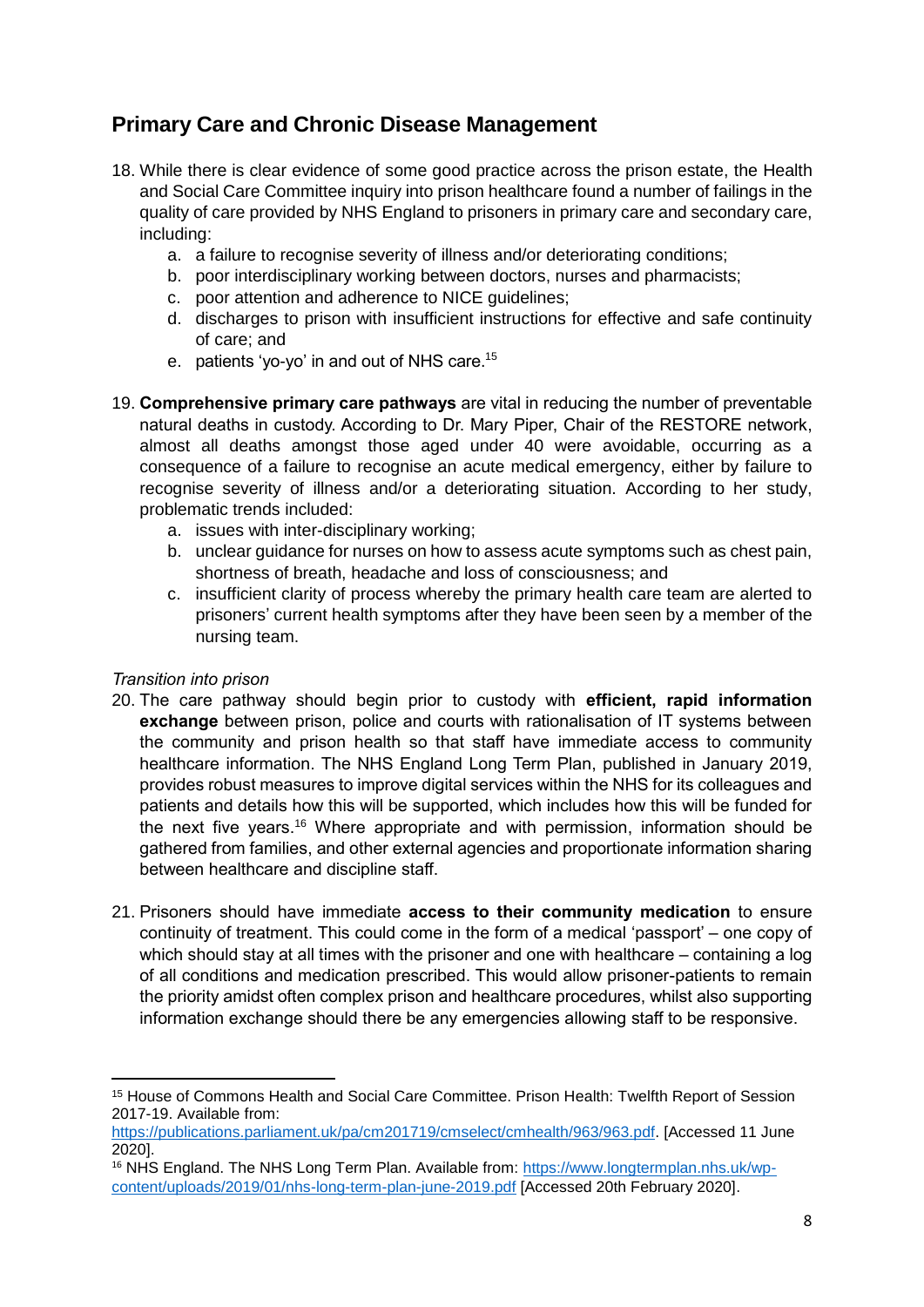Recommendation: Develop extended **health information sharing**, involving prisoners' families where possible, improving and sharing information in person escort records (PERS) and introducing prisoner 'medical passports' to facilitate a continuation of prescribing.

#### *Screening, coding and information transfer*

- 22. **Early identification** of health problems is essential to reducing deaths in custody. Screening and triage should be completed by qualified nurses with the adoption of NEWS (New Early Warning Scoring) to enhance clinical risk assessments and continued monitoring.<sup>17</sup> NEWS is not currently widely used in prison-based assessments and when it is used there is often a lack of understanding of the tool and misapplication. It is widely used in general adult patient care as a detection and response tool to identify clinical deterioration. This tool could be properly and uniformly implemented to support the reduction of natural deaths in custody.
- 23. The **use of consistent coding systems** for use across prison healthcare departments would lead to practical and efficient implementation. Clinical coding systems are currently used in community settings to ensure standardisation of reporting and data transfer regarding a patient's illness and treatment plan.<sup>18</sup> This would be dependent on colleagues being supported to have the correct resources to implement the national coding template.

Recommendation: Implement clinical coding systems across prison healthcare departments to ensure **standardisation of reporting and data transfer**.

#### *Primary and Secondary Care*

- 24. Problems remain with missed healthcare **appointments** and long waiting times for appointments. Some individuals do not attend their appointments due to fear of bullying. Others were not able to attend due to absence of staff escorts. There is often no follow-up to establish why people did not attend and to encourage future attendance. A recent Nuffield Trust report drawing on an analysis of 110,000 hospital records from 112 prisons in England found that four in 10 hospital appointments made for a prisoner were cancelled or missed in 2017-2018 – at an estimated £2 million cost to the NHS.<sup>19</sup>
- 25. Many prisons lack essential **equipment** or, have only limited access to equipment such as blood pressure or diabetes monitors. There is considerable variation between prisons. This could be standardised by appointing a dedicated individual to monitor and calibrate equipment in each establishment**.**
- 26. With regard to **long term conditions** (LTCs), delegates to the IAP's roundtable highlighted

<sup>17</sup> NHS England. National Early Warning Score (NEWS) system. Available from: [https://www.england.nhs.uk/ourwork/clinical-policy/sepsis/nationalearlywarningscore/.](https://www.england.nhs.uk/ourwork/clinical-policy/sepsis/nationalearlywarningscore/) [Accessed 20 February 2020].

<sup>&</sup>lt;sup>18</sup> Watson, N. Guidelines in Practice. Using clinical coding systems to best effect in electronic records. Available from: [https://www.guidelinesinpractice.co.uk/using-clinical-coding-systems-to-best-effect-in](https://www.guidelinesinpractice.co.uk/using-clinical-coding-systems-to-best-effect-in-electronic-records/305085.article)[electronic-records/305085.article.](https://www.guidelinesinpractice.co.uk/using-clinical-coding-systems-to-best-effect-in-electronic-records/305085.article) [Accessed 20 February 2020].

<sup>19</sup> Nuffield Trust. Locked out? Prisoners' use of hospital care: Research Summary. 2020. Available from: [https://www.nuffieldtrust.org.uk/files/2020-02/prisoner-health-report-summary-web.pdf.](https://www.nuffieldtrust.org.uk/files/2020-02/prisoner-health-report-summary-web.pdf) [Accessed 6 March 2020]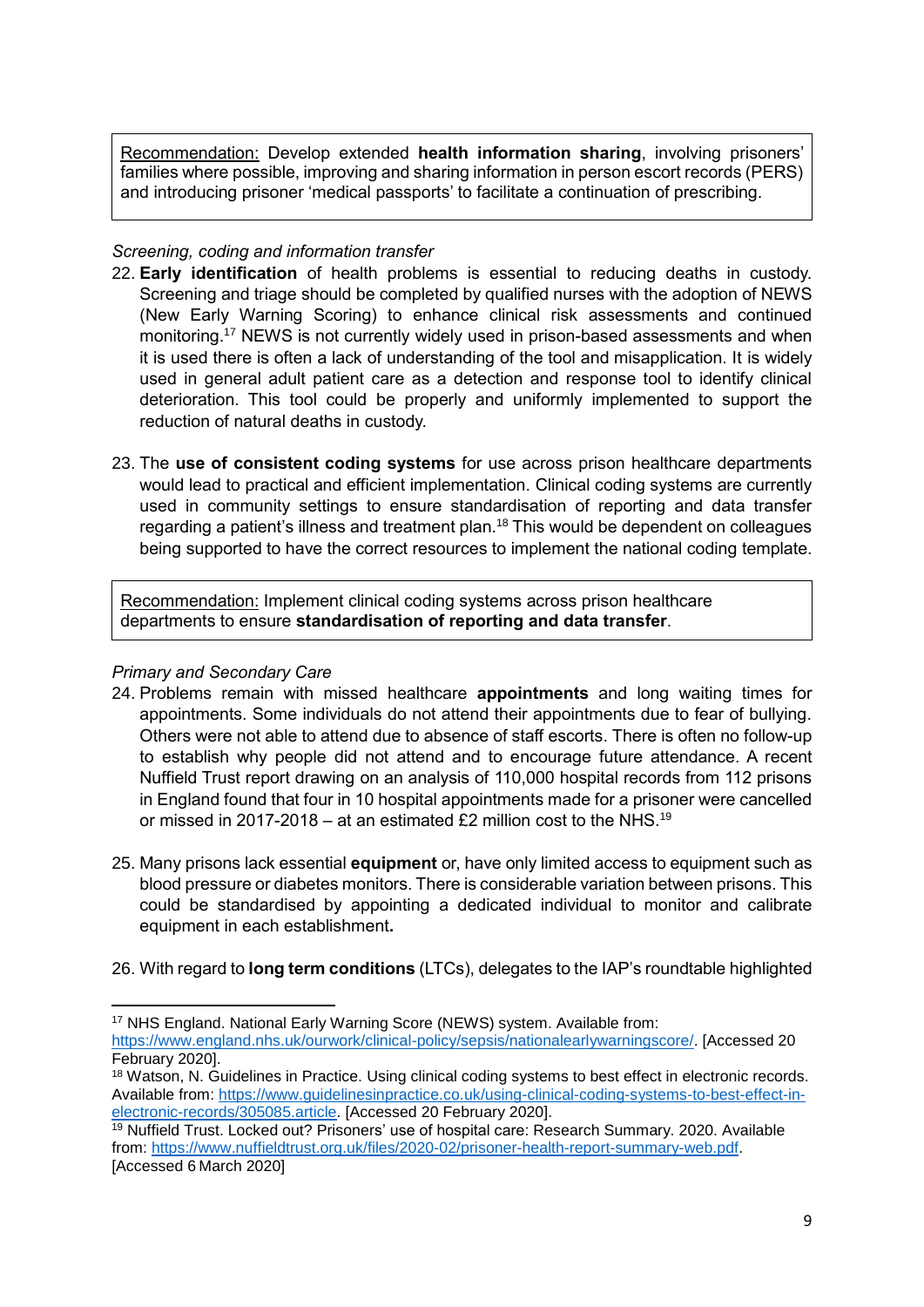the need to implement the Quality and Outcomes Framework (QOF), equivalent to its use in the community.<sup>20</sup> Using evidence-based indicators developed by National Institute for Health and Care Excellence (NICE) guidelines, the framework financially rewards general practices which deliver interventions and achieve patient outcomes in accordance with QOF. A study examining QOF implementation in prisons by Dr. Nat Wright, Clinical Research Director at Spectrum Healthcare, found that none of the four prisons sampled had systems to implement the framework, meaning completion tended to be dependent upon an individual 'enthusiast'. High prisoner turnover, time pressures and lack of role legitimacy (i.e. staff not thinking it is their job) were highlighted as significant barriers to fulfilling QOF monitoring.<sup>21</sup>

Recommendation: Implement the **Quality Outcomes Framework** across the prison estate, including employing administrators to update records and make summaries and Code diagnoses.

- 27. A better system is required for **escorting** people to hospital appointments. In many prisons a limited number of escorts leads to cancellation of many non-acute appointments, while there is also a lack of prison staff to accompany prisoner patients to external appointments. Solutions could include the development of a prioritisation system, where appropriate greater use of telemedicine, developed in some establishments during the pandemic, and more hospital secondary care specialists delivering clinics in prisons. Some thought that contracting out escorts as for court appearances would be a more cost effective, and less resource intensive, way of ensuring that there are appropriate staff numbers to support these external visits.<sup>22</sup>
- 28. There is a pressing need to review and overhaul policy and practice in regard to the cruel and inappropriate **use of restraints**, from shackles to escort chains, when escorting, or supervising in hospital, people who are frail and seriously ill. Following an earlier report stating that there are: '*still too many cases of prisons unnecessarily and inhumanely shackling seriously and terminally ill prisoners – even to the point of death',* the PPO confirmed that they are *'still seeing cases of restraints being used even when prisoners are seriously ill, immobile and, often, elderly'.* Healthcare staff have an important role to play in contributing meaningfully to risk assessment and advising on mobility and seriousness of any illness.<sup>23</sup>
- 29. There is also a need to make better use of **'medical holds'** at establishments, to enable continuity of treatment. A medical hold can be requested if a prisoner is undergoing ongoing medical care which might be disturbed should they transfer to a different establishment.

**<sup>.</sup>** <sup>20</sup> IAP-RCN roundtable: can we prevent natural deaths in prison?. 18 November 2019.; British Medical Association. Quality and Outcomes Framework. Available from: [https://www.bma.org.uk/advice-and](https://www.bma.org.uk/advice-and-support/gp-practices/funding-and-contracts/quality-and-outcomes-framework-qof)[support/gp-practices/funding-and-contracts/quality-and-outcomes-framework-qof](https://www.bma.org.uk/advice-and-support/gp-practices/funding-and-contracts/quality-and-outcomes-framework-qof) [Accessed 24 September 2020].

<sup>&</sup>lt;sup>21</sup> Nat Wright et al. Long-term Condition Management for Prisoners: Exploring Prevalence and Compliance with QOF Monitoring. July 2020.

 $22$  IAP-RCN roundtable: can we prevent natural deaths in prison?. 18 November 2019.

<sup>&</sup>lt;sup>23</sup> Prisons & Probation Ombudsman. Independent Investigations, Learning from PPO Investigations: Older Prisoners. 2017. Available from[: https://s3-eu-west-2.amazonaws.com/ppo-dev-storage-](https://s3-eu-west-2.amazonaws.com/ppo-dev-storage-4dvljl6iqfyh/uploads/2017/06/6-3460_PPO_Older-Prisoners_WEB.pdf)[4dvljl6iqfyh/uploads/2017/06/6-3460\\_PPO\\_Older-Prisoners\\_WEB.pdf.](https://s3-eu-west-2.amazonaws.com/ppo-dev-storage-4dvljl6iqfyh/uploads/2017/06/6-3460_PPO_Older-Prisoners_WEB.pdf) [Accessed 6 March 2020]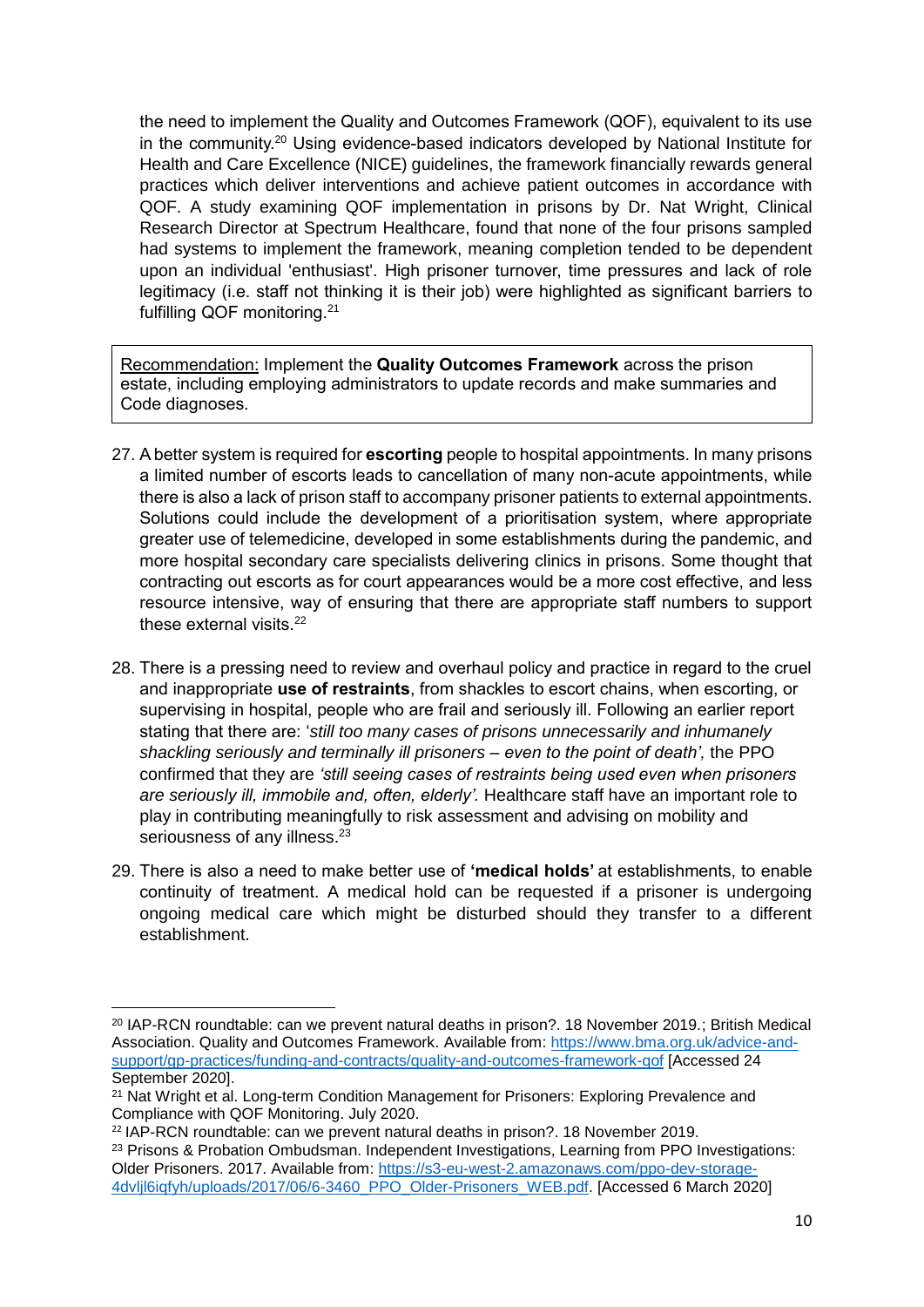Recommendation: **Overhaul secondary care referrals**, including through developing:

- o secondary care clinics in prisons in major specialities;
- $\circ$  an escort algorithm to prioritise outpatient visits and escorts;
- $\circ$  a contracted out service to conduct escorts as in the court service;
- $\circ$  a halt to, and clear policy quidance on, any unnecessary use of restraints; and
- o a more comprehensive use of telemedicine where appropriate.

#### *Discharge*

- 30. Concerns were raised about a lack of continuity of health care and poor multi-agency working on **discharge** from prison. As detailed in the NHS England Long Term Plan, the 'RECONNECT: Care after custody' intervention aims to reduce inequalities in this vulnerable patient group by reconnecting this population to community health services, allowing them to take personal responsibility for their own healthcare needs. $24$
- 31. The delivery of healthcare in prison is already a joint approach between NHS England and HMPPS. However, delivering **multi-agency care** has its difficulties: one key issue is the efficiency of multi-disciplinary working, and despite theoretical guidance in place, in practice it is difficult to achieve.<sup>25</sup> A comprehensive care pathway should be evidencebased, include an audit cycle, and represent a joint approach between healthcare, prison and external health, social care and housing services with clear and specific guidance for staff and evidence-based healthcare toolkits suitable for all prison establishments.

Recommendation: Implement a **uniform comprehensive care pathway** across prison healthcare that is evidence based and applies a joint approach across all agencies, departments and services.

### **Care of Older Prisoners**

- 32. Prisons are primarily designed for, and traditionally inhabited by, young and able-bodied people. The increasing aging prison population brings with it several challenges including that prisoners:
	- a. are frequently held in prisons which, even with reasonable adjustments, are unfit for their needs;
	- b. have limited opportunities to remain active and productive if they cannot participate in the usual prison regime; and
	- c. are often released homeless, without sufficient social care support or being registered with a GP.
- 33. The need for a change in how older prisoners are cared for was reiterated by the HM Chief Inspector of Prisons, Peter Clarke, who stated in July 2018 that:

<sup>&</sup>lt;sup>24</sup> NHS England. The NHS Long Term Plan. Available from: [https://www.longtermplan.nhs.uk/wp](https://www.longtermplan.nhs.uk/wp-content/uploads/2019/01/nhs-long-term-plan-june-2019.pdf)[content/uploads/2019/01/nhs-long-term-plan-june-2019.pdf](https://www.longtermplan.nhs.uk/wp-content/uploads/2019/01/nhs-long-term-plan-june-2019.pdf) [Accessed 20 February 2020] <sup>25</sup> Wix, S. Humphreys, M. Multidisciplinary working in Mental Health Care. Elsevier. 2005. 88-89.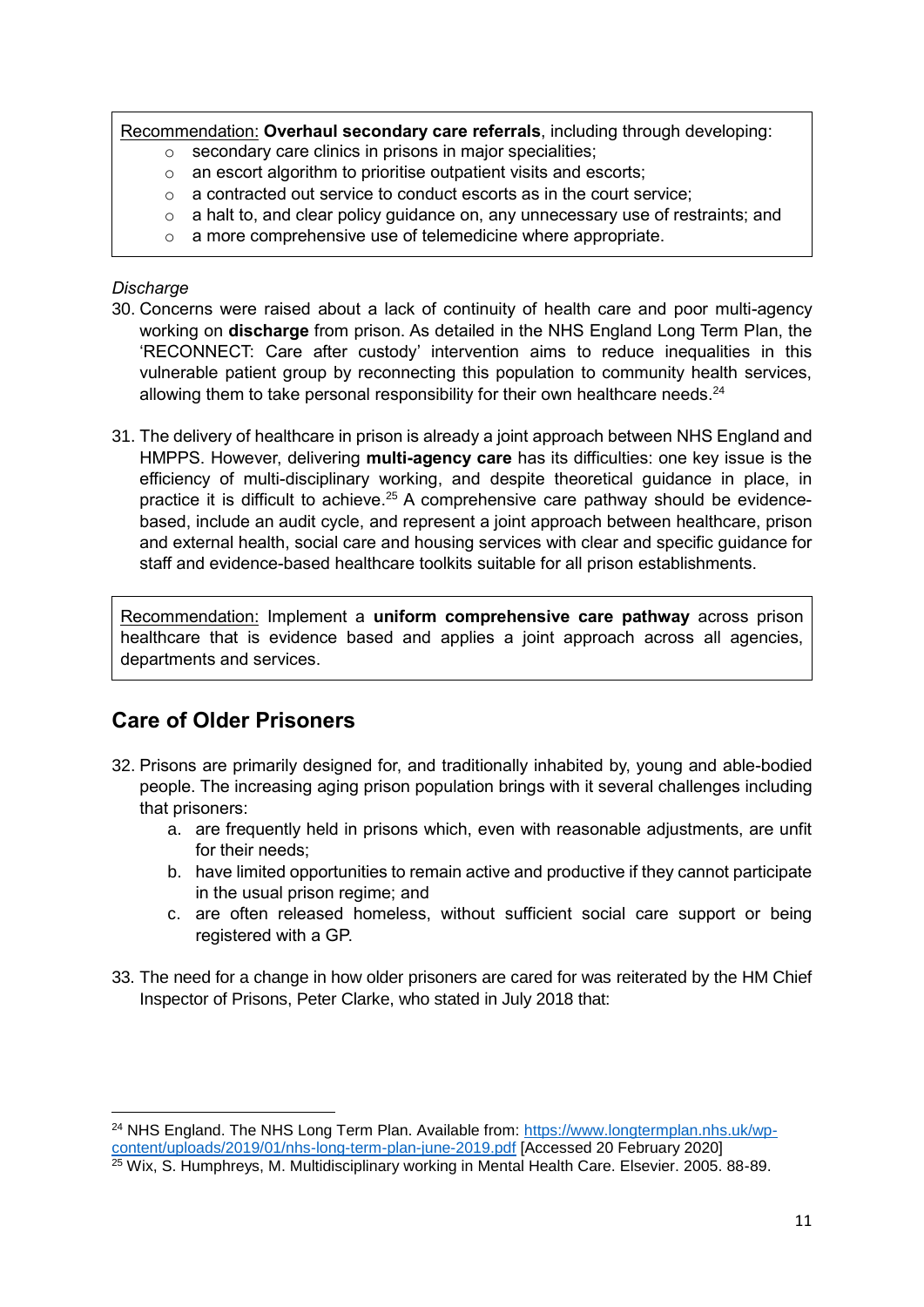*"…there needs to be a broader think about what needs to be done for a cohort of prisoners who, although they may need to remain in custody, do not necessarily need the same type of custody."<sup>26</sup>*

34. In a letter to the IAP, one prisoner raised concerns about older people in prison:

*"I work in the healthcare centre for last 26 months. I witness so much and its shocking how the British justice system sending all these older people in prison. There was one who came in four month ago. He was 93 year[s] old and they give him a 12 year prison sentence. Everyone was shocked. He was so weak. He last 2 month and died. Everyone was upset. Then there was one who was 77 year old. He got 12 year. He died last month. And there is Arthur who is 83. He got 15 years. He is dying…..They were never going to get any social care or any treatment. They sleep in a wheelchair. They piss in their cloths. They shit in them. They even cannot eat their food."*

- 35. There is still no **specific national strategy for older prisoners**, although the 2013 Inquiry by the Justice Committee recommended that one should be developed and in evidence to the Justice Committee earlier in 2020 the Prisons Minister expressed an interest in establishing one.<sup>27</sup> HMPPS have developed a 'Model of Operational Delivery' toolkit to meet the full needs of older prisoners, though its use and implementation in prisons has so far been limited.<sup>28</sup> Good practice does exist and is promoted by bodies such as RECOOP, Clinks and the Older People in Prison Forum, but needs to be universal. Local voluntary sector partnerships can improve coordination between prisons and heath and care services.<sup>29</sup>
- 36. The ability of HMPPS to look after the aging population was discussed in the House of Commons Justice Committee report 'Prison Population 2022: Planning for the Future'. <sup>30</sup> It found that due to age-related illnesses, prisoners may struggle with the standardised regimes and timetables, while older prisoners frequently 'slip under the radar' and experience social isolation, resulting in a further detrimental effect on their wellbeing.
- 37. Minimal guidance exists to support the implementation of the services required for this vulnerable population. As a result, older prisoners receive **sub-optimal access to appropriate healthcare**. A number of prisons have made good effort in responding to this need with a range of local initiatives; however, these are non-commissioned and as a result not resourced efficiently. Many of these initiatives have not been fully embedded

**<sup>.</sup>** <sup>26</sup> Parliamentary Committee. Prison Healthcare Inquiry. Available from:

[https://www.parliament.uk/business/committees/committees-a-z/commons-select/health-and-social](https://www.parliament.uk/business/committees/committees-a-z/commons-select/health-and-social-care-committee/inquiries/parliament-2017/prison-healthcare-inquiry-17-19/)[care-committee/inquiries/parliament-2017/prison-healthcare-inquiry-17-19/.](https://www.parliament.uk/business/committees/committees-a-z/commons-select/health-and-social-care-committee/inquiries/parliament-2017/prison-healthcare-inquiry-17-19/) [Accessed 3 February 2020]

<sup>&</sup>lt;sup>27</sup> Ministry of Justice. Government response to the Justice Committee's Fifth Report of Session 2013– 14: Older Prisoners. Available from:

[https://assets.publishing.service.gov.uk/government/uploads/system/uploads/attachment\\_data/file/25](https://assets.publishing.service.gov.uk/government/uploads/system/uploads/attachment_data/file/256609/response-older-prisoners.pdf) [6609/response-older-prisoners.pdf.](https://assets.publishing.service.gov.uk/government/uploads/system/uploads/attachment_data/file/256609/response-older-prisoners.pdf) [Accessed 11 June 2020].

<sup>&</sup>lt;sup>28</sup> HM Prison and Probation Service. Model for Operational Delivery: Older Prisoners. 2018. Available from: [https://www.dementiaaction.org.uk/assets/0004/2423/MOD-for-older-prisoners\\_\\_2\\_.pdf.](https://www.dementiaaction.org.uk/assets/0004/2423/MOD-for-older-prisoners__2_.pdf) [Accessed 20 February 2020].

<sup>29</sup> IAP-RCN roundtable: can we prevent natural deaths in prison?. 18 November 2019.

<sup>30</sup> House of Commons: Justice Committee. Prison population 2022: planning for the future. Available from: [https://publications.parliament.uk/pa/cm201719/cmselect/cmjust/483/483.pdf.](https://publications.parliament.uk/pa/cm201719/cmselect/cmjust/483/483.pdf) [Accessed 3 February 2020].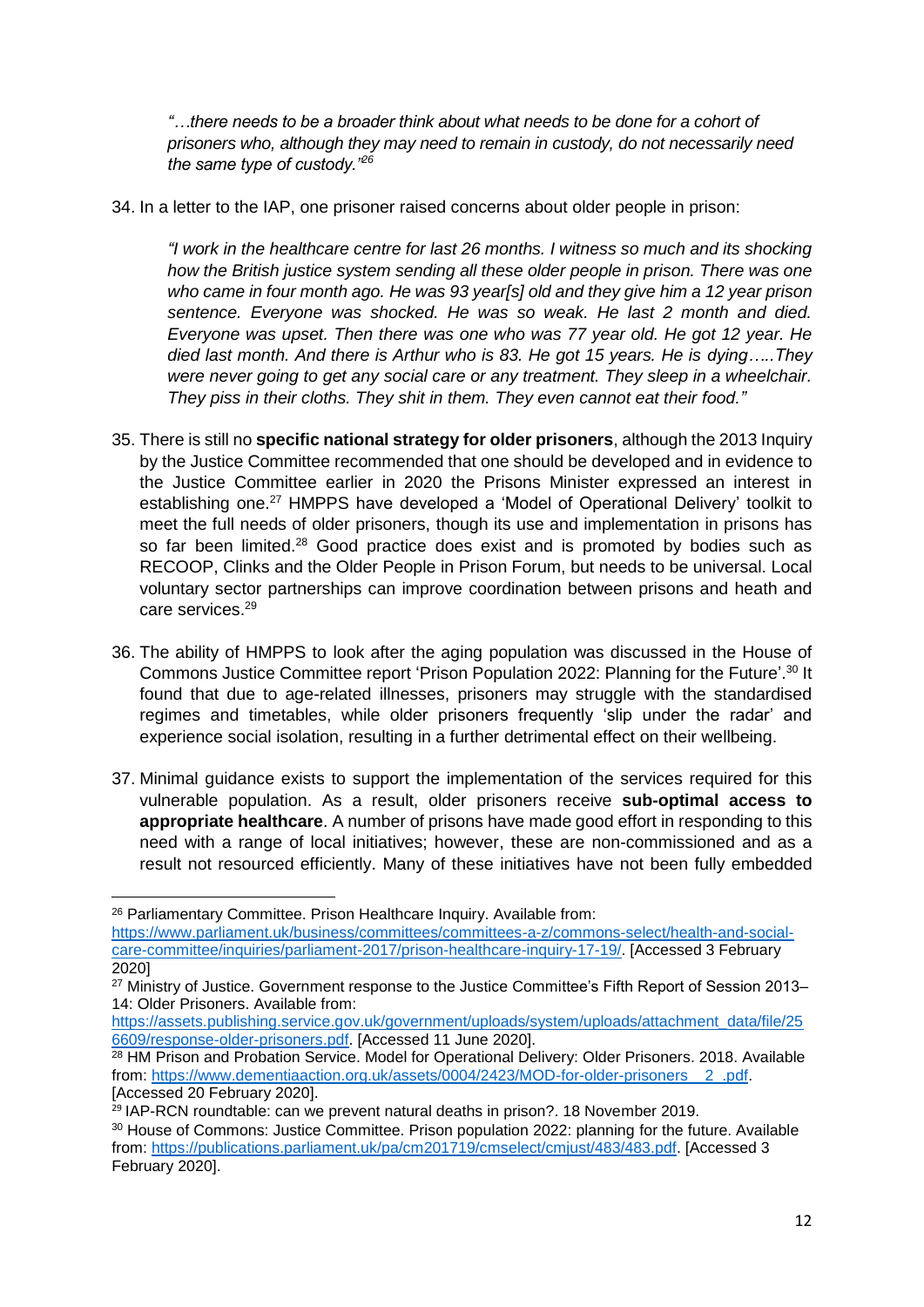and securely funded within commissioned services.<sup>31</sup>

38. A national strategy for the provision of care for older prisoners is required that incorporates environmental modifications, provision of appropriate work and leisure activities, and specialist services for dementia and palliative care.

Recommendation: Develop a joint health and justice **older persons strategy** for the criminal justice system. This should be integrated with local social care plans and provision.

39. The IAP have received a number of anecdotal reports of poor practice of healthcare staff ignoring **do-not-resuscitate decisions** (DNRs) for older terminally ill patients. There appears to be minimal guidance regarding the use of DNRs within the prison healthcare system which could explain the varying practices between prisons. Clear guidance should be developed so that all prison healthcare staff understand the appropriate circumstances to administer cardiopulmonary resuscitation (CPR) to ensure dignified end of life care.

Recommendation: Reassess the policy on **Do Not Resuscitate decisions** and their use within the prison healthcare system to make clear at what time and in which situations it is appropriate to administer CPR.

### **Dementia Care**

1

- 40. Dementia Action Alliance (DAA), the national alliance organisation for dementia, has identified a number of **challenges that affect people with dementia in prisons**. Prison staff and healthcare are not often trained to look for issues relating to cognitive decline, and this can result in conditions such as dementia being missed and therefore not treated in a timely manner. When an individual does manage to receive a dementia diagnosis in prison, there can be further challenges associated with receiving appropriate care.
- 41. Dr. Jane Senior, Senior Lecturer from The University of Manchester, has estimated, in her DeClsion study, the current weighted prevalence of dementia and mild cognitive impairment at 8% within the older prisoner population. The study developed a dementia care pathway and specific guidance on its future implementation. This study will support the development of a future research project which will seek to implement the DeCIsion care pathway to streamline the assessment and diagnosis process, develop appropriate environmental and living adaptations, and ensure suitable staff and peer support is available. 32
- 42. A dementia care pathway should be developed across the prison estate. This should include effective training for both healthcare and prison staff to recognise symptoms of dementia. All prisons must also be made 'dementia friendly', with clear signage, well-lit areas with as much natural light as possible, and consistently plain and levelled flooring.

<sup>31</sup> IAP-RCN roundtable: can we prevent natural deaths in prison?. 18 November 2019.

<sup>&</sup>lt;sup>32</sup> Jane Senior et al. Dementia and mild cognitive impairment in prisoners aged over 50 years in England and Wales: a mixed-methods study. *Health Services and Delivery Research.* June 2020.; IAP-RCN roundtable: can we prevent natural deaths in prison?. 18 November 2019.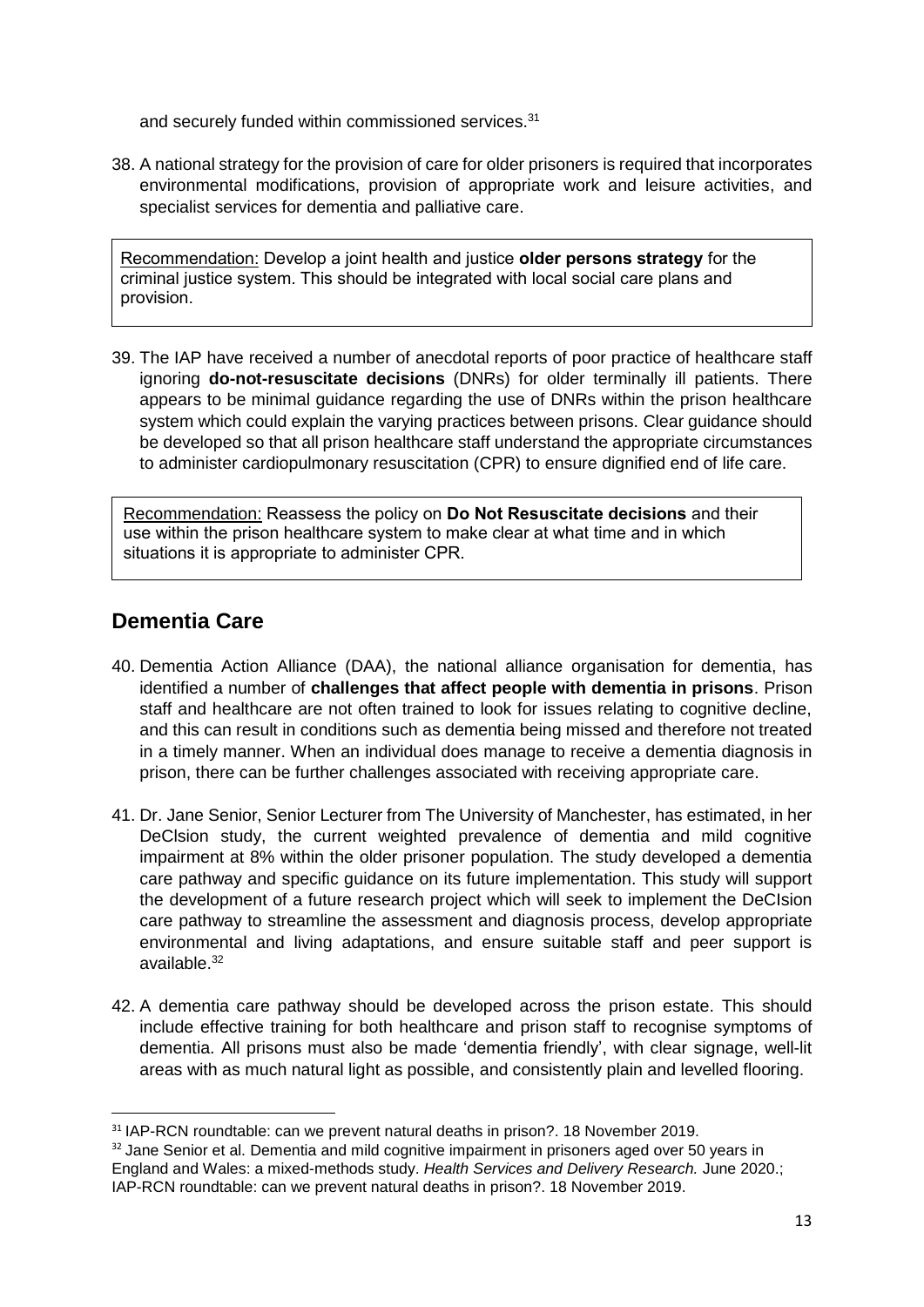Recommendation**:** Develop a **dementia care pathway** across the prison estate including making all prisons dementia friendly, with clear signage, well-lit areas preferably with as much natural light as possible, and consistently plain and levelled flooring.

# **Social Care Provision**

- 43. The introduction of the Care Act (2014) has placed a number of new social care duties upon local authorities in England. Since April 2015 local authorities with prisons in their catchment area have been responsible for identifying, assessing and meeting the eligible **social care needs of people in custody**. In addition to this, all local authorities are responsible for the continuity of care and support of individuals with social care needs on release into their catchment area. However, there has been a significant variation in compliance and implementation. For example, there are problems with the prison environment, including in suitability for wheelchair users, and variation in the provision of external services such as British Sign Language (BSL) interpreters.
- 44. There have been difficulties in providing **safe housing on release**. These have been thrown into sharp relief during efforts to achieve the temporary compassionate release of medically vulnerable prisoners under COVID-19.
- 45. Delegates at the IAP-RCN roundtable expressed concern regarding the care available in prisons compared to that available in the community, highlighting a number of specific cases which should have been referred and reviewed under Section 42 of the Care Act.<sup>33</sup> Section 42 requires that each local authority must make enquiries, if it believes an adult is **experiencing or is at risk of abuse or neglect**. <sup>34</sup> However, these cases were not referred or reviewed as the Local Authority did not hold safeguarding responsibility for prisoners.

Recommendation: **Review the application of the Care Act in prisons** and for people on release from custody with a view to establishing minimum standards, sharing good practice and identifying poor or unacceptable performance under the Act.

## **Compassionate Release**

- 46. Compassionate release is a process by which people may be released early from prison for compassionate reasons. In order for a prisoner to be considered for compassionate release an application must be considered initially by the governor of the prison and then by the Public Protection Casework Section (PPCS) in the HMPPS Public Protection Group. Governors can reject applications but must refer cases to the Public Protection Casework Section (PPCS) in the HMPPS Public Protection Group where: 1) the governor supports compassionate release and/or 2) where the medical criteria are met (i.e. irrespective of whether the Governor supports release or not).
- 47. PPCS receive around 50 applications from governors each year. Figures provided to the

 $\overline{a}$ <sup>33</sup> IAP-RCN roundtable: can we prevent natural deaths in prison?. 18 November 2019.

<sup>34</sup> Rochdale Borough Safeguarding Adults Board. Factsheet: What is a Section 42 Safeguarding Enquiry? 2016. Available from:

[https://www.rbsab.org/UserFiles/Docs/F4%20What%20is%20an%20enquiry.pdf.](https://www.rbsab.org/UserFiles/Docs/F4%20What%20is%20an%20enquiry.pdf) [Accessed: 20 February 2020].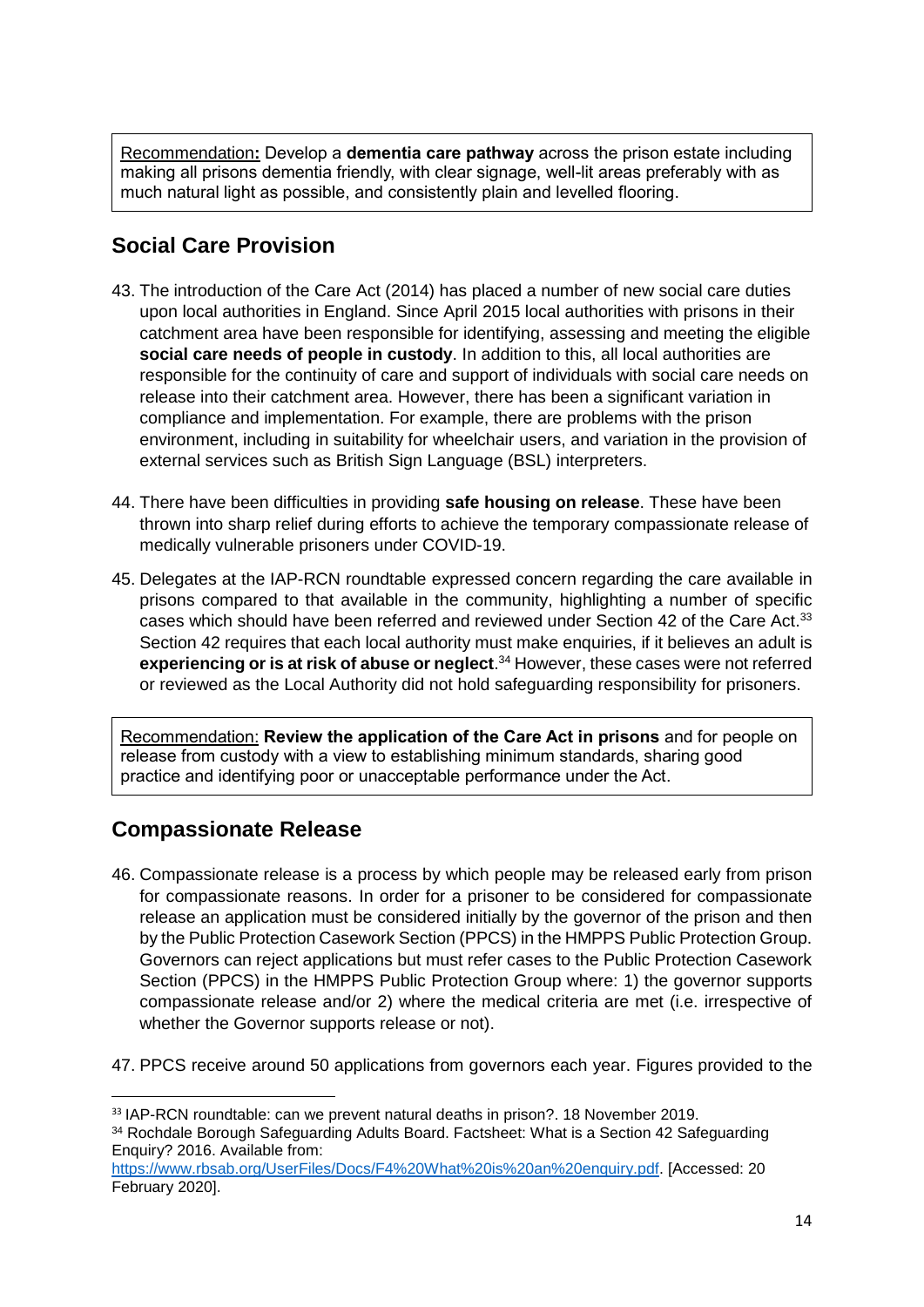Ministry of Justice by the NHS show that between 2016 and 2019, 23% of these applications resulted in the prisoner being released on compassionate grounds. The most common disease in compassionate release applications was cancer, usually lung cancer. There have been applications for compassionate release in relation to prisoners who suffer from diseases such as Parkinson's, Alzheimer's and Dementia where death is not necessarily imminent but there is concern about whether prison is the most appropriate, or even suitable, place for the prisoner. There has also been a small number of examples of requests for individuals who are incapacitated due to injuries or self-harm received within the custodial setting. All applications in medical cases are accompanied by medical reports and PPCS will also seek independent medical advice on individual applications where appropriate. In addition, all applications take into account reports by the probation officers assigned to the case and the governor of the prison.

- 48. The most common reason for refusal is an unclear prognosis, or that death is unlikely to occur within three months. Other reasons for rejection include risk of reoffending or having a release management plan that lacks the care, support or safeguarding checks required. There is no central record made of applications rejected by prison governors under their delegated authority. Information is not available on the time taken to process applications.
- 49. Byock (2002) and Linder & Meyers (2007) found that prisoners often wish to spend their last days in the community and are often fearful of dying in prison. <sup>35</sup> Handtke et al (2016) found that many prisoners hold the belief that death in prison was not part of their sentence and that impending death should prompt release.<sup>36</sup>
- 50. Concerns have been raised about the **timeliness and transparency of the compassionate release process**. The PPO found that compassionate release was considered in just 36% of the 314 natural deaths examined.<sup>37</sup> In 43% of these cases an application was still under consideration at the time of death. A prisoner wrote to the IAP:

*'My cellmate was a much-loved family man. I know this because he was illiterate so I had the job of reading his post to him. He was 67 when I met him - a retired farm labourer. He was suffering from terminal lung cancer and had a painful hernia. He was bedridden on the bottom bunk with a plastic bowl as a toilet…I helped my cellmate apply for early release on compassionate grounds. His request was (eventually) turned down. He was never told why – at least in terms he could understand.'*

51. **Data relating to compassionate release** continues to be unsatisfactory. An urgent review of the process of compassionate release, and subsequent overhaul of the system, is needed. Future developments should look to achieve a greater balance between wellbeing, care needs and risk.

52. In response to the COVID-19 pandemic, the Lord Chancellor announced that prisoners

1

<sup>35</sup> Byock, I. Dying Well in Corrections: Why Should We Care? *Journal of Correctional Health Care*. 2002; 9(2): 107-117; Linder, J. Meyers, F. Palliative care for prison inmates: "Don't let me die in prison". *Journal of the American Medical Association.* 2007; 298: 894-901.

<sup>36</sup> Handtke, V. Bretschneider, W. Elger, B. Wangmo, T. The collision of care and punishment: Ageing prisoners' view on compassionate release. *Punishment Society*. 2017; 19(1): 5-22.

<sup>&</sup>lt;sup>37</sup> Prison & Probation Ombudsman: Independent Investigations. Learning from PPO Investigations: Older Prisoners. 2017. Available from[: https://s3-eu-west-2.amazonaws.com/ppo-dev-storage-](https://s3-eu-west-2.amazonaws.com/ppo-dev-storage-4dvljl6iqfyh/uploads/2017/06/6-3460_PPO_Older-Prisoners_WEB.pdf)[4dvljl6iqfyh/uploads/2017/06/6-3460\\_PPO\\_Older-Prisoners\\_WEB.pdf.](https://s3-eu-west-2.amazonaws.com/ppo-dev-storage-4dvljl6iqfyh/uploads/2017/06/6-3460_PPO_Older-Prisoners_WEB.pdf) [Accessed 6 March 2020]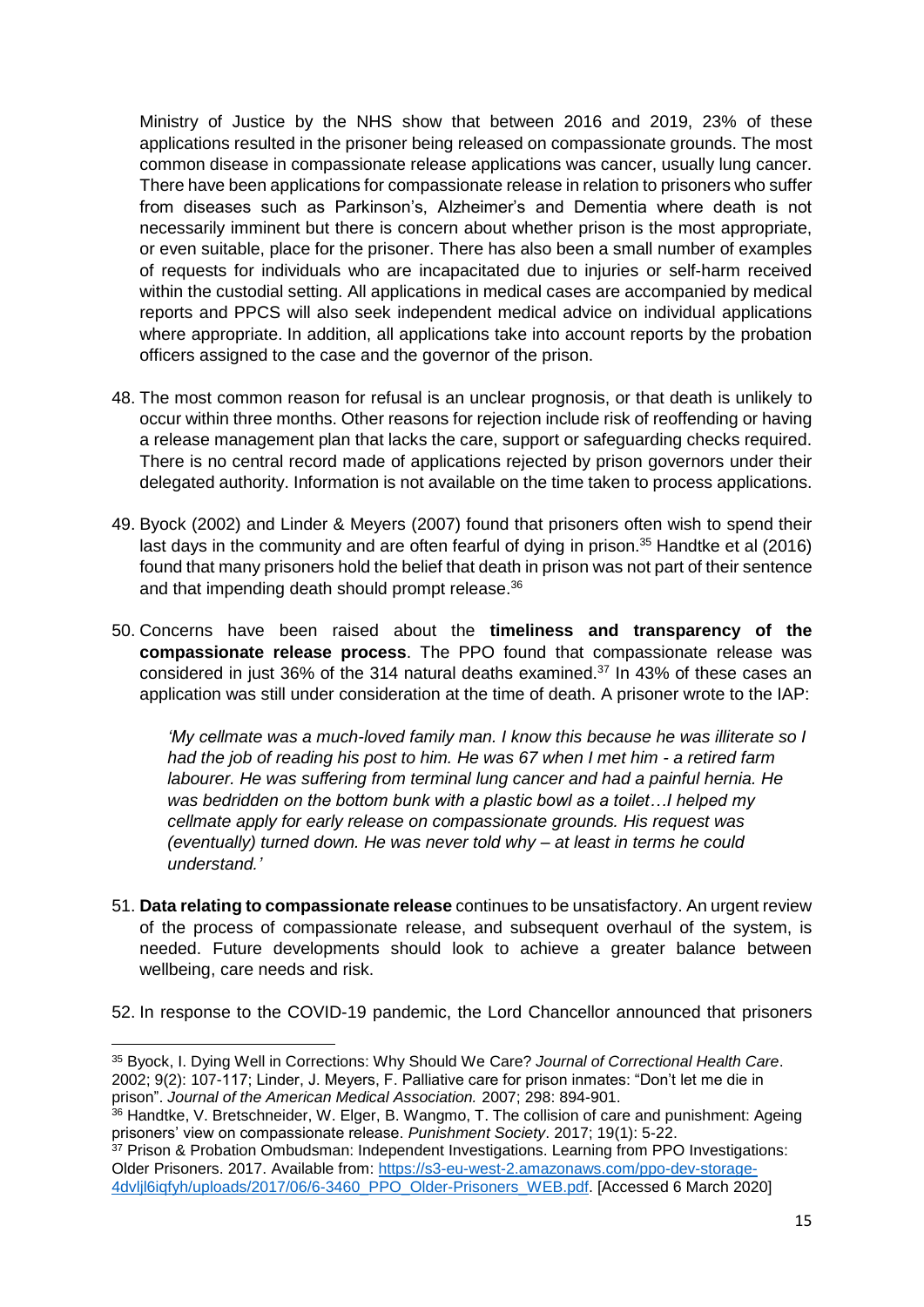who fell into the category of 'medically vulnerable' could apply for emergency temporary compassionate release based on health need and safety considerations. It became clear that there was limited data available on the number of people in prison who would have needed to be shielded had they been in the community. Estimates varied between 500 - 1,000 prisoners. Although applications were made, fewer than 60 people have been released under this scheme which has proved difficult to administer. Instead it has been beset by additional eligibility criteria and mired in bureaucracy. This has thrown into sharp relief many of the gaps and anomalies of the current system for compassionate release.

Recommendation: Review and overhaul the process of **compassionate release** from custody to make sure that it is clear, transparent, timely and fair.

### **Palliative Care**

- 53. The prison estate has **limited provision for specialist long-term care** and end of life healthcare, although the PPO noted that an increasing number of prisons are building palliative care cells or units for prisoners who require specialist end-of-life care and a number of prisoners have died in these specialist units.<sup>38</sup>
- 54. Providing the best possible end of life care in prison can be very complex. Not all prisoners with terminal chronic illness want compassionate release because they may have little in the way of social and support networks in the community, and find that their familiarity with prison environment, staff and fellow peers provides stability enabling the management of their illness.
- 55. At the IAP-RCN roundtable, Gill Scott, Macmillan Palliative Care Lead for North East Prisons, presented the 'Dying well in custody' charter, an intended **national framework which provides information and guidance on the care and management of prisoners requiring palliative care**. <sup>39</sup> The guidance outlines a set of clinical and operational standards based upon best practice. This model should be established in all prisons, as currently palliative care is delivered on an ad-hoc basis. The need to maintain dignity and quality of life should be at the forefront of this approach. Specific recommendations included advance care plans, making provision to better support families, utilising family liaison workers, increasing the number of palliative care suites with appropriate staffing and training with the opportunity for family visits where appropriate.<sup>40</sup>
- 56. Roundtable delegates instanced **positive examples of end of life** care including the wellestablished partnership between HMP Dartmoor, St Luke's Hospice in Plymouth and the local Macmillan living with and beyond cancer project recently recognised by the Burdett Nursing Award.<sup>41</sup>

<sup>38</sup> Prisons and Probation Ombudsman. Annual Report: 2018-2019. Available from: [https://s3-eu-west-](https://s3-eu-west-2.amazonaws.com/ppo-prod-storage-1g9rkhjhkjmgw/uploads/2019/10/PPO_Annual-Report-2018-19_WEB-final-1.pdf)[2.amazonaws.com/ppo-prod-storage-1g9rkhjhkjmgw/uploads/2019/10/PPO\\_Annual-Report-2018-](https://s3-eu-west-2.amazonaws.com/ppo-prod-storage-1g9rkhjhkjmgw/uploads/2019/10/PPO_Annual-Report-2018-19_WEB-final-1.pdf) [19\\_WEB-final-1.pdf.](https://s3-eu-west-2.amazonaws.com/ppo-prod-storage-1g9rkhjhkjmgw/uploads/2019/10/PPO_Annual-Report-2018-19_WEB-final-1.pdf) [Accessed 11 June 2020]

<sup>39</sup> Ambitions for Palliative & End of Life Care Partnership. Dying Well in Custody Charter. Available from: [http://endoflifecareambitions.org.uk/wp-content/uploads/2018/06/Dying-Well-in-Custody-Self-](http://endoflifecareambitions.org.uk/wp-content/uploads/2018/06/Dying-Well-in-Custody-Self-Assessment-Tool-June-2018.pdf)[Assessment-Tool-June-2018.pdf.](http://endoflifecareambitions.org.uk/wp-content/uploads/2018/06/Dying-Well-in-Custody-Self-Assessment-Tool-June-2018.pdf) [Accessed 3 February 2020].

<sup>40</sup> Macmillan Cancer Support. Available from: [https://www.macmillan.org.uk/about-us/health](https://www.macmillan.org.uk/about-us/health-professionals/networking-and-awards/networking-opportunities.html)[professionals/networking-and-awards/networking-opportunities.html](https://www.macmillan.org.uk/about-us/health-professionals/networking-and-awards/networking-opportunities.html) [Accessed 16 July 2020].

<sup>&</sup>lt;sup>41</sup> IAP-RCN roundtable: can we prevent natural deaths in prison?. 18 November 2019.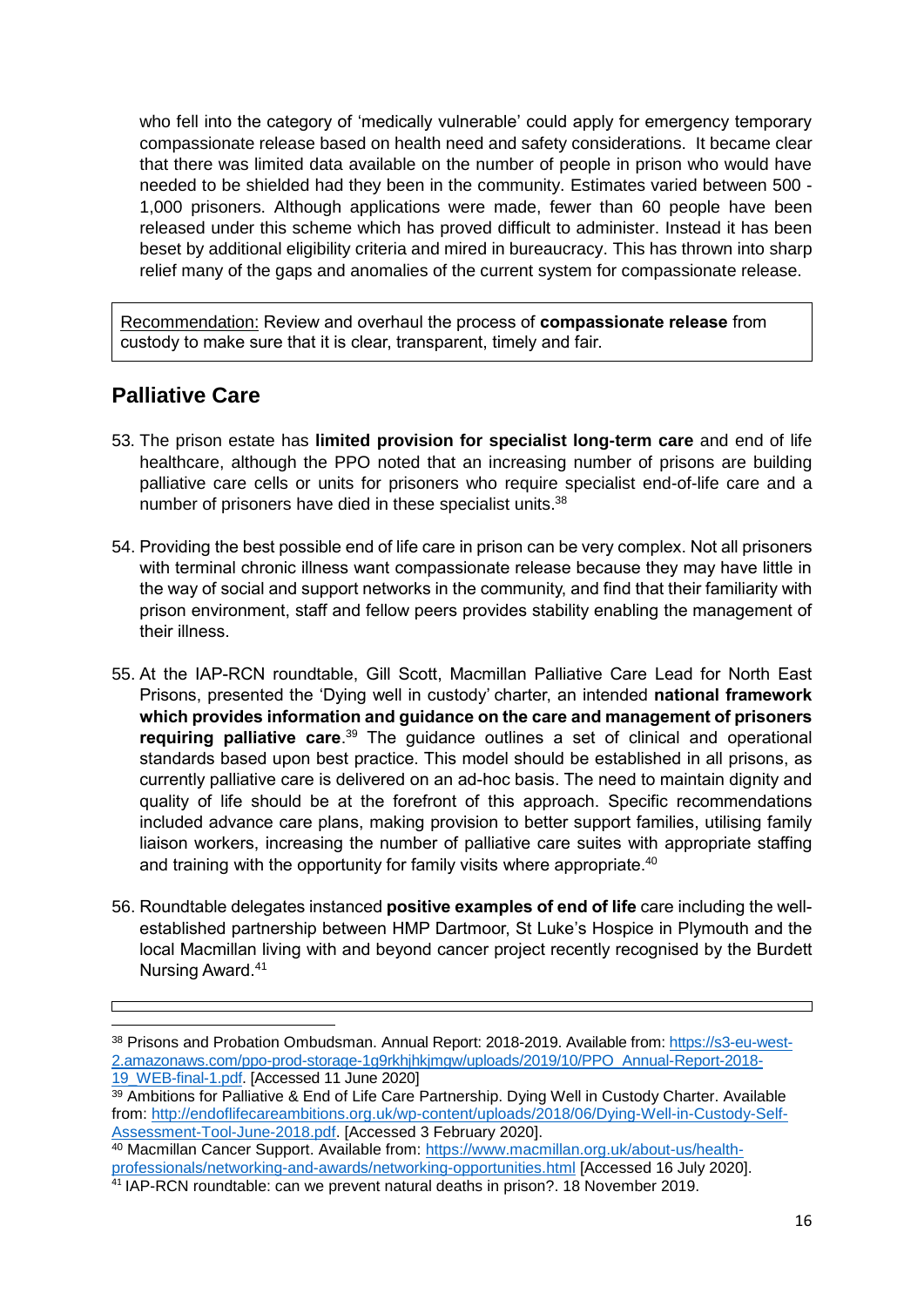Recommendation: Implement the **'Dying Well in Custody'** charter across prisons to maintain dignity, better support families and deliver uniform palliative care.

# **Culture**

57. Prisons face problems with an **entrenched closed culture** resulting in difficulties instigating positive change, worsened by the current climate of resource limitations. Roundtable delegates highlighted an on-going lack of communication and mutual understanding between prison and NHS systems with disconnect between healthcare and wing staff.<sup>42</sup> One delegate explained that amongst some nursing staff there has been a development of a more security driven behaviours entwined with therapeutic attitudes. Discussion centred on the need for confident leadership from governors and healthcare managers, with an authoritative approach emphasising a 'collective ownership' for providing care.

### *Workforce and Training*

- 58. Reduced **staff recruitment and retention** along with retirement of experienced professionals are also contributing to care needs not being met. The number of prison officers leaving the service increased from 596 in 2015/2016 to 1,244 between March 2017-2018.<sup>43</sup> Possible solutions included input from external services to reduce the pressure on prison staff including outsourcing prison escorts to hospital appointments to contracted private companies and utilising out of hours GP services with the implementation of a region wide on-call rota of prison GPs.
- 59. There is a general feeling among nursing staff that healthcare provision in prisons comes with a low status. For students, forensic placements are not considered a core competency. Delegates argued for the need to **increase awareness of the opportunities in prison healthcare.** Recommendations included student placements from all disciplines in prison healthcare and rotation of staff between health services in the community and in prisons. Due to staff shortages, agency staff are often employed but are usually inexperienced in prison healthcare requiring significant on the job induction. Efforts to develop and pilot new ways of training this workforce need to be explored.
- 60. The **lengthy recruitment process** itself was considered a contributing factor to staffing shortages. Security vetting waiting times can deter people from wanting to work in prisons. Delegates recommended the introduction of a national prison clearance, similar to the Disclosure and Barring Service (DBS) process.<sup>44</sup>
- 61. **Retention issues** have often led to a higher number of newly trained and inexperienced prison officers creating an unstable environment. Additionally, low levels of pay and few career progression opportunities are deterring people from applying for these roles. Suggested solutions included the development of a national core prison induction and ongoing professional development framework for staff. Long term strategies were also

[https://assets.publishing.service.gov.uk/government/uploads/system/uploads/attachment\\_data/file/86](https://assets.publishing.service.gov.uk/government/uploads/system/uploads/attachment_data/file/866861/hmpps-workforce-statistics-dec-2019.pdf) [6861/hmpps-workforce-statistics-dec-2019.pdf\)](https://assets.publishing.service.gov.uk/government/uploads/system/uploads/attachment_data/file/866861/hmpps-workforce-statistics-dec-2019.pdf). [Accessed. 11 June 2020].

**<sup>.</sup>** <sup>42</sup> IAP-RCN roundtable: can we prevent natural deaths in prison?. 18 November 2019.

<sup>43</sup> Ministry of Justice. Her Majesty's Prison and Probation Service (HMPPS) Workforce Statistics Bulletin: December 2019. Available from:

<sup>44</sup> IAP-RCN roundtable: can we prevent natural deaths in prison?. 18 November 2019.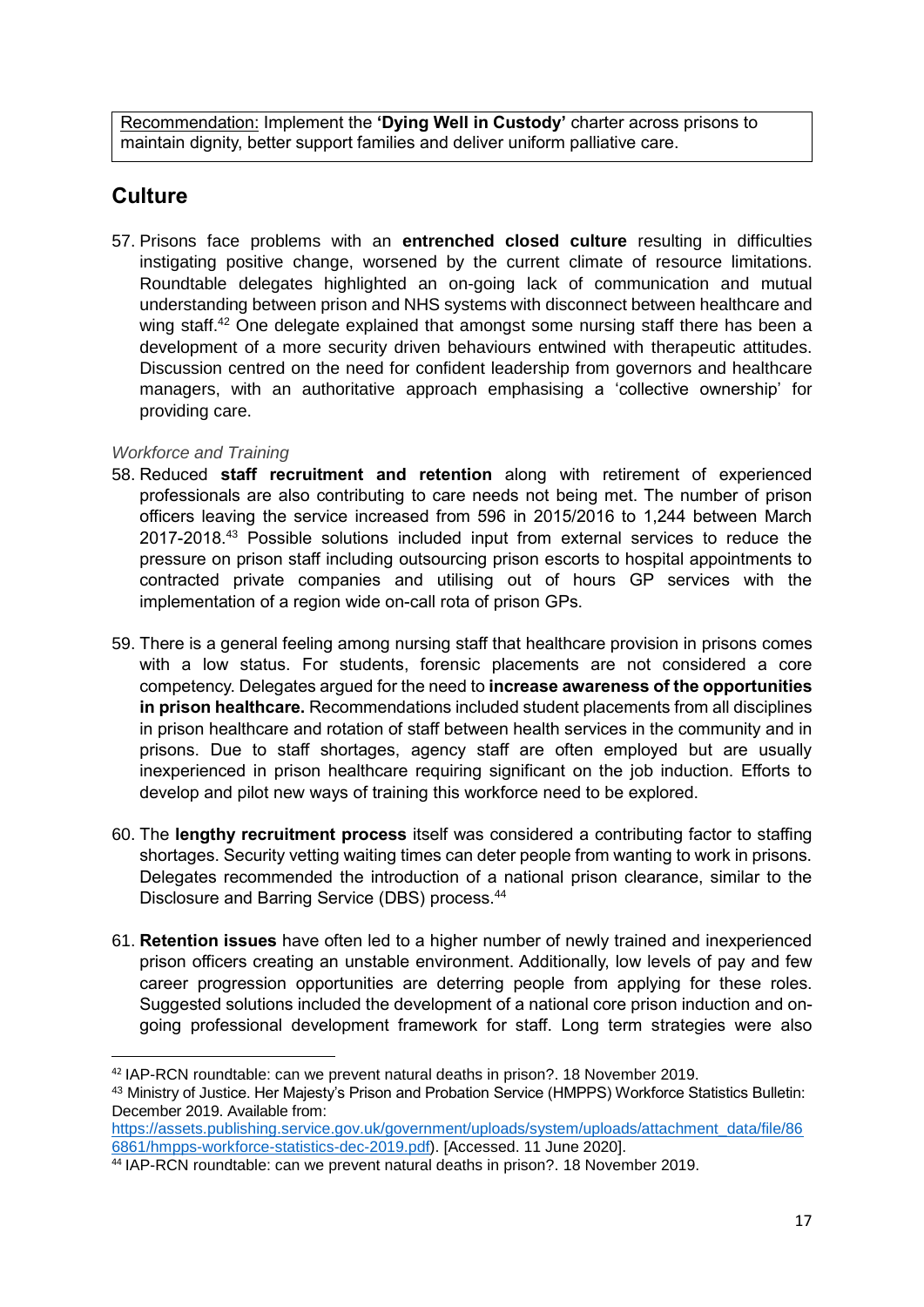explored including a leadership academy, with courses delivered by trainers with real-life experience, which would support staff to develop confidence. Building on this it was suggested a 'skills lab' should be developed to allow individuals to practice their skills.<sup>45</sup>

62. Wider nursing workforce plans should be based on a robust **assessment of population needs**, including in prison settings to provide safer and more effective care.

Recommendation: Raise the profile of **prison healthcare** as a career. Encourage student placements and rotational training schemes across disciplines. Streamline security clearance arrangements. Develop a forensic training academy and skills lab. Establish prison medicine as a sub-speciality.

### **Inquiry, Review and Dissemination**

- 63. Delegates to the IAP-RCN roundtable indicated that the process of review following deaths and dissemination of findings was **not leading to 'learning at the front line'**. Good models of practice should be shared across establishments and workshops should be run involving Prisons and Probation Ombudsman staff, prison governors and healthcare managers to ensure that often repeated recommendations are considered with solutions found and actioned.
- 64. The charity INQUEST, which contributed to the IAP's roundtable, has repeatedly highlighted the urgent need to improve standards of investigations and to ensure recommendations made after a death are implemented. <sup>46</sup> Supported by the IAP, INQUEST has called for a national oversight mechanism to monitor the implementation of official recommendations arising from post-death investigations.

Recommendation: Convene regular standing meetings between the PPO, the office of the Chief Coroner, prison governors and healthcare managers to **consider often repeated recommendations with solutions found and actioned**. Create a **national oversight mechanism to monitor deaths in custody,** specifically the implementation of official recommendations arising from post death investigations.

Recommendation: **Improve standards of post-death investigations** so that failures are identified and changes made. Ensure that non self-inflicted deaths are fully investigated by independent specialists.

<sup>45</sup> IAP-RCN roundtable: can we prevent natural deaths in prison?. 18 November 2019.

<sup>46</sup> INQUEST Campaigns. Available from: <https://www.inquest.org.uk/pages/category/campaigns> [Accessed 24 September 2020].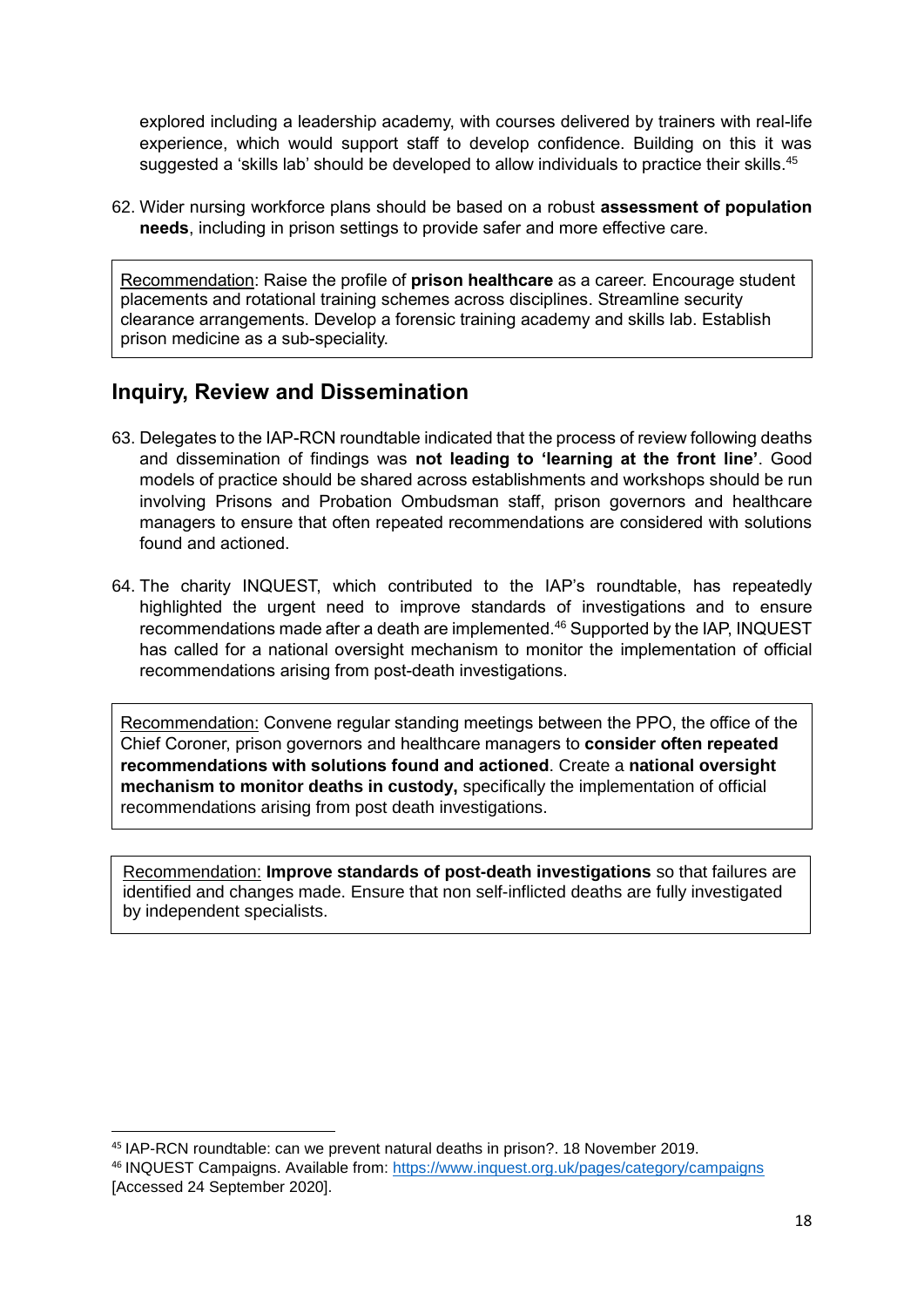# **Summary and recommendations**

| <b>Target</b>  |                                                                                     | <b>Priority actions</b>                                                                                                                                                                                                                                                                                                                                                                                                                                                                 | <b>Proposed</b><br>implementation (s)   | <b>Proposed</b><br>advisory role                                                          |
|----------------|-------------------------------------------------------------------------------------|-----------------------------------------------------------------------------------------------------------------------------------------------------------------------------------------------------------------------------------------------------------------------------------------------------------------------------------------------------------------------------------------------------------------------------------------------------------------------------------------|-----------------------------------------|-------------------------------------------------------------------------------------------|
|                | Improve join-up<br>and information<br>sharing across<br>services and<br>departments | 1. Develop extended health information sharing, involving prisoners'<br>families where possible, improving and sharing information in person escort<br>records (PERS) and introducing prisoner 'medical passports' to facilitate a<br>continuation of prescribing.                                                                                                                                                                                                                      | NHSE, DHSC, MoJ                         | Prisoners'<br>families                                                                    |
|                |                                                                                     | 2. Implement clinical coding systems across prison healthcare departments<br>to ensure standardisation of reporting and data transfer.                                                                                                                                                                                                                                                                                                                                                  | NHS Primary Care;<br><b>NHS Digital</b> |                                                                                           |
|                |                                                                                     | 3. Implement a uniform comprehensive care pathway across prison<br>healthcare that is evidence based and applies a joint approach across all<br>agencies, departments and services.                                                                                                                                                                                                                                                                                                     | NHS, MoJ, HMPPS,<br><b>DHSC</b>         |                                                                                           |
| 2 <sup>1</sup> | <b>Implement</b><br>improvements<br>to primary and<br>secondary care                | 4. Implement the Quality Outcomes Framework (QOF) across the prison<br>estate, including employing administrators to update records and make<br>summaries and Code diagnoses.                                                                                                                                                                                                                                                                                                           |                                         | <b>National Institute</b><br>for Health and<br>Care Excellence;<br>Spectrum<br>Healthcare |
|                |                                                                                     | 5. Overhaul secondary care referrals, including through developing:<br>secondary care clinics in prisons in major specialities;<br>$\circ$<br>an escort algorithm to prioritise outpatient visits and escorts;<br>$\circ$<br>a contracted out service to conduct escorts as in the court service;<br>$\circ$<br>a halt to, and clear policy guidance on, any unnecessary use of<br>$\circ$<br>restraints; and<br>a more comprehensive use of telemedicine where appropriate.<br>$\circ$ | NHS, HMPPS,<br><b>DHSC</b>              |                                                                                           |
| 3 <sup>1</sup> | Take steps to<br>improve<br>provision and<br>care for specific                      | 6. Conduct an in-depth review of the characteristics of natural deaths in<br>women and BAME individuals and make specific amendments where<br>appropriate.                                                                                                                                                                                                                                                                                                                              | MoJ; DHSC                               | IAP, Offender<br><b>Health Research</b><br><b>Network</b>                                 |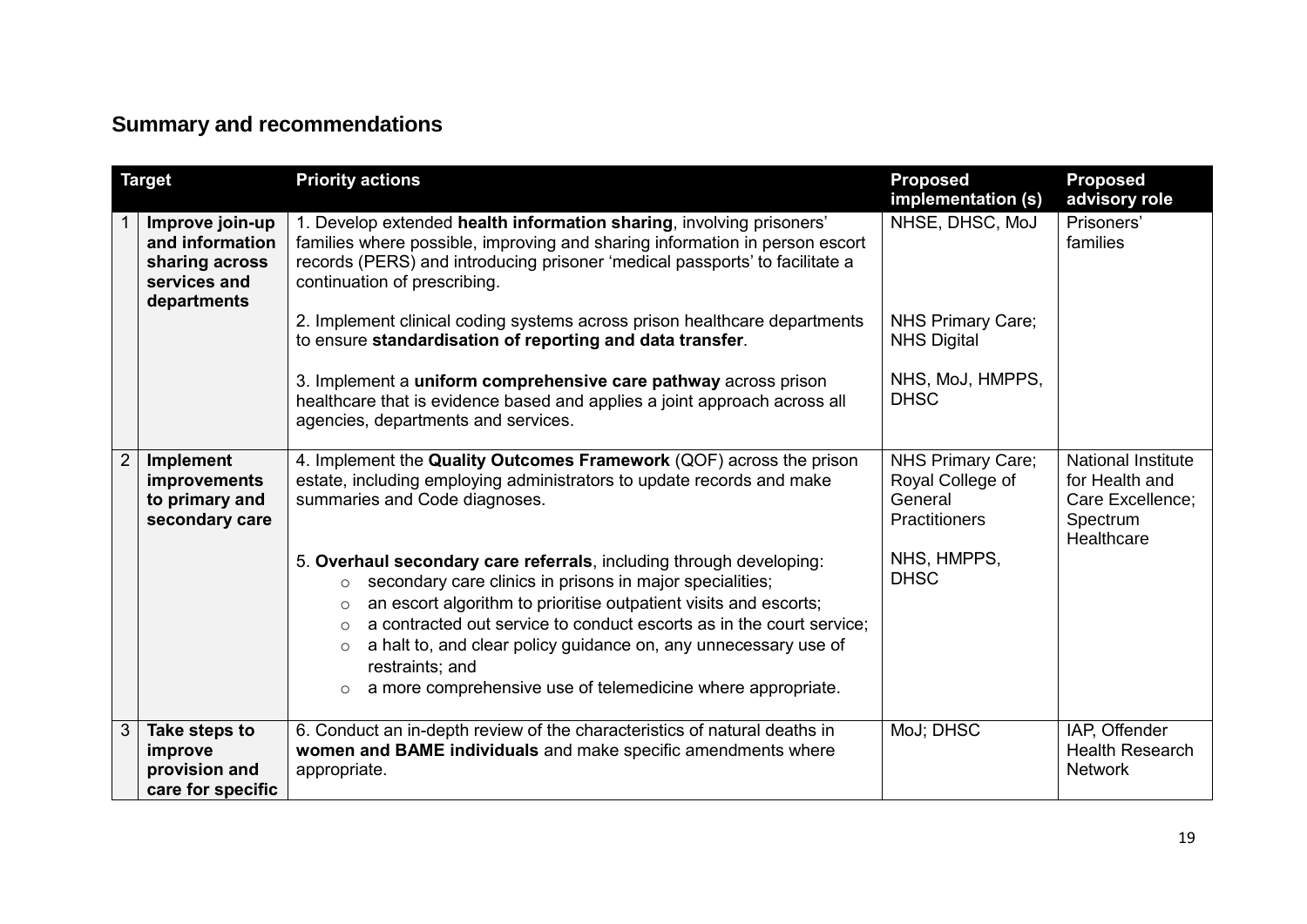|                | vulnerable<br>cohorts                                                | 7. Develop a joint health and justice older persons strategy for the criminal<br>justice system. This should be integrated with local social care plans and<br>provision.                                                                                                                                                                                                                                                        | MoJ, HMPPS,<br><b>DHSC</b>                    | IAP.<br>inspectorates,<br>researchers                                 |
|----------------|----------------------------------------------------------------------|----------------------------------------------------------------------------------------------------------------------------------------------------------------------------------------------------------------------------------------------------------------------------------------------------------------------------------------------------------------------------------------------------------------------------------|-----------------------------------------------|-----------------------------------------------------------------------|
|                |                                                                      | 8. Develop a dementia care pathway across the prison estate including<br>making all prisons dementia friendly, with clear signage, well-lit areas<br>preferably with as much natural light as possible, and consistently plain and<br>levelled flooring.                                                                                                                                                                         | MoJ, HMPPS, NHS                               | Dementia Action<br>Alliance,<br><b>DeCIsion</b>                       |
| 4              | Improve end of<br>life care across<br>the prison<br>estate           | 9. Reassess the policy on Do Not Resuscitate decisions and their use<br>within the prison healthcare system to make clear at what time and in which<br>situations it is appropriate to administer CPR.                                                                                                                                                                                                                           | NHSE, HMPPS                                   |                                                                       |
|                |                                                                      | 10. Review and overhaul the process of compassionate release from<br>custody to make sure that it is clear, transparent, timely and fair.                                                                                                                                                                                                                                                                                        | MoJ, NHSE                                     | IAP, PPO                                                              |
|                |                                                                      | 11. Review the application of the Care Act in prisons and for people on<br>release from custody with a view to establishing minimum standards,<br>sharing good practice and identifying poor or unacceptable performance<br>under the Act.                                                                                                                                                                                       | DHSC, NHSE                                    | CQC, ADASS                                                            |
|                |                                                                      | 12. Implement the 'Dying Well in Custody' charter across prisons to<br>maintain dignity, better support families and deliver uniform palliative care.                                                                                                                                                                                                                                                                            | NHSE, HMPPS                                   | Macmillan<br><b>Palliative Care</b>                                   |
| 5 <sup>5</sup> | <b>Enhance the</b><br>profile of prison<br>healthcare as a<br>career | 13. Encourage student placements and rotational training schemes across<br>disciplines. Streamline security clearance arrangements. Develop a forensic<br>training academy and skills lab. Establish prison medicine as a sub-<br>speciality.                                                                                                                                                                                    | NHSE, Chief<br>Nursing Officer for<br>England | <b>Relevant Royal</b><br>Colleges<br>including RCGP,<br>RCN, RCPysch. |
| 6              | Improve<br>learning and<br>investigations                            | 14. Convene regular standing meetings between the Prison and Probation<br>Ombudsman, the office of the Chief Coroner, prison governors and<br>healthcare managers to consider often repeated recommendations with<br>solutions found and actioned. Create a national oversight mechanism<br>to monitor deaths in custody, specifically the implementation of official<br>recommendations arising from post death investigations. | MoJ, HMPPS                                    | IAP, PPO,<br>Coroners Office,<br><b>NGOs</b>                          |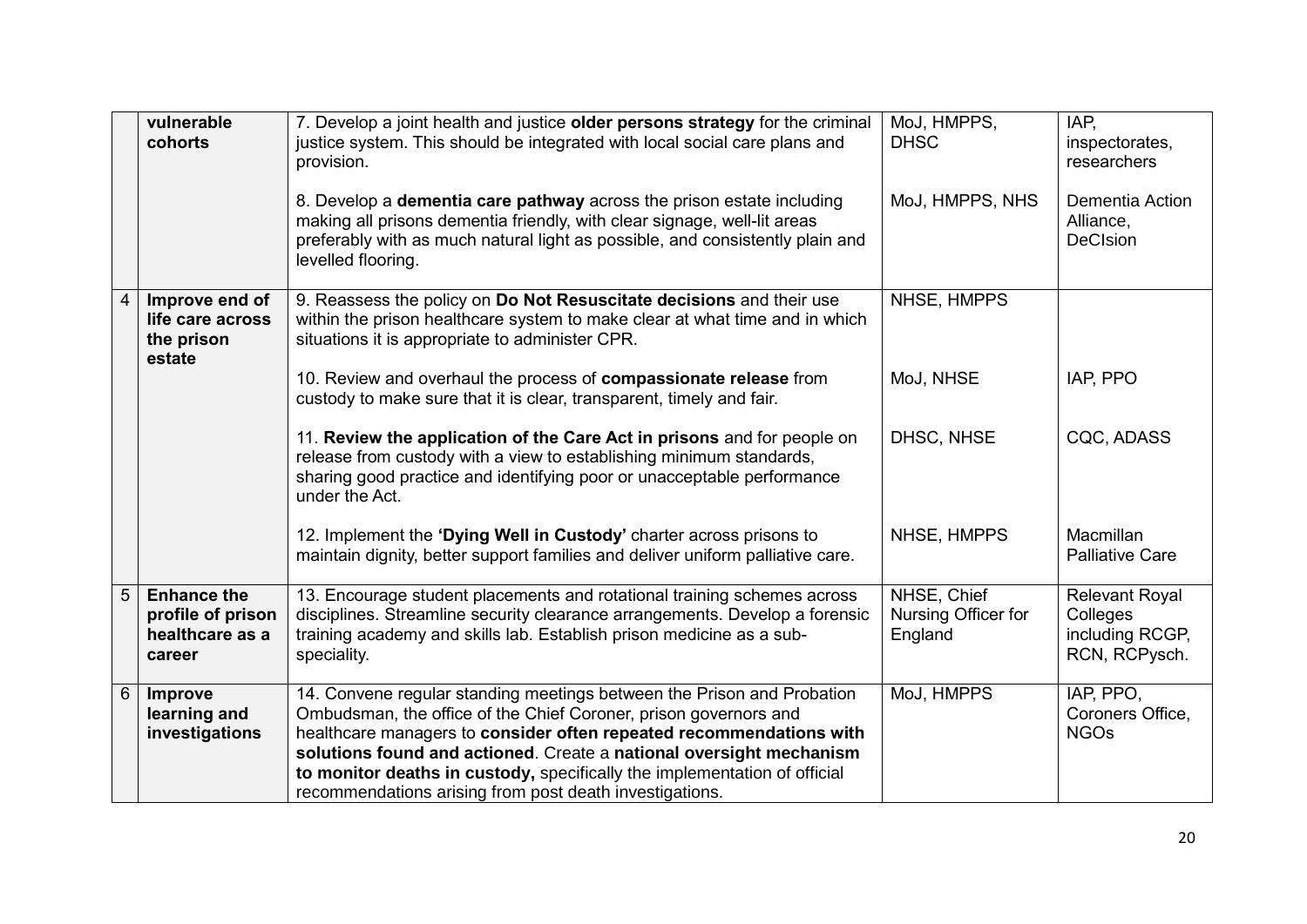|  |  | 15. Improve standards of post-death investigations so that failures are<br>identified and changes made. Ensure that non self-inflicted deaths are fully<br>investigated by independent specialists. | MoJ, HMPPS,<br>PPO, Chief Coroner<br>for England and<br>Wales | IAP, NGOs |
|--|--|-----------------------------------------------------------------------------------------------------------------------------------------------------------------------------------------------------|---------------------------------------------------------------|-----------|
|--|--|-----------------------------------------------------------------------------------------------------------------------------------------------------------------------------------------------------|---------------------------------------------------------------|-----------|